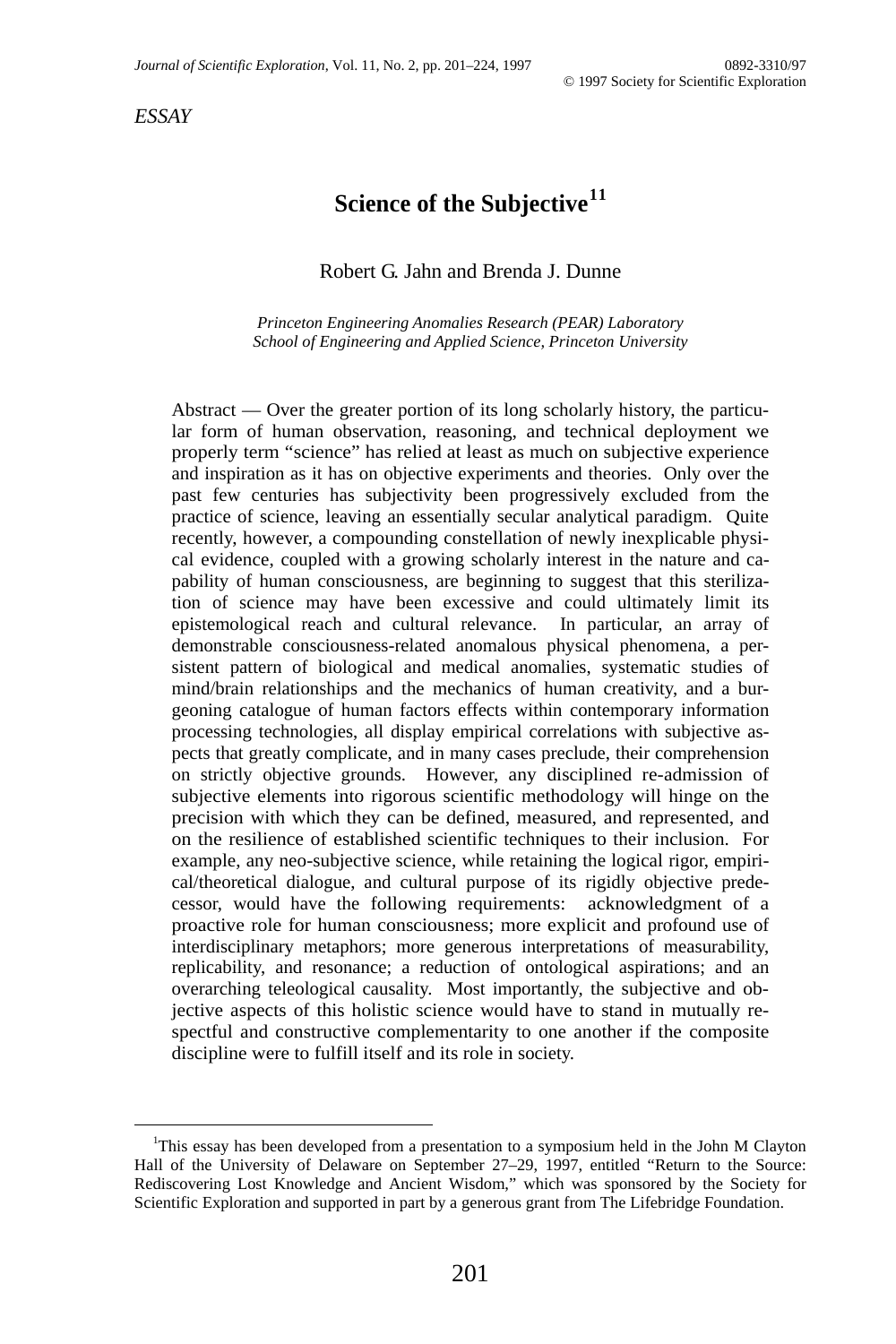# **Scientific Definition**

The word "science" derives from a Latin verb, *scire*, meaning to know or to understand; it could thus properly apply to any process of comprehension of any topic or form of experience. But in contemporary usage the term has taken on an array of more specific implications, depending on the context, the user, or the audience. In some instances it connotes bodies of established technical knowledge, such as biology, chemistry, geology, or physics, or the technological applications thereof. In other situations it conveys more dynamic images of visionary, portentous research into new and exciting natural or cultural phenomena. In yet another variant, it refers to the communities of scholars and practitioners of such topics, or to the social authority they exert. Or finally, the term science can imply a methodology, or standard, or ethic of intellectual exploration that distinguishes its process from other less rigorous forms of human reasoning and creativity, regardless of the particular subjects addressed, or of the credentials of the persons addressing them. In most situations, the distinctions matter little; largely the same impressions can be conveyed and the same conclusions reached by any of these definitions. But in certain rarer cases, such definitions can conflict in serious ways, with much less agreement on the proper circumscription of the topics, on the requisite qualifications of the scholars studying them, or on the proper methods for their study. It is just such examples that test the fundamentality and integrity of any definition, doctrine, or demonstration that claims the authority of science, and it is our conviction that when such contradictions arise, criteria based on methodology, epistemological purposes, and ethical values should take precedence over any topical, academic, or cultural circumscriptions. It is in this spirit that we shall address our subject, referring for background to the historical evolution of scientific methodologies, attitudes, and conceptual currencies.

# **Scientific Methodology**

The early scientific heritage that evolved through the cultures of the Egyptians, Greeks, Romans, Orientals, Byzantines, and Medieval alchemists involved intimate admixtures of metaphysical rituals with rigorous analytical techniques, yet generated extensive pragmatic knowledge and products, some of which, like the ancient pyramids or stone circles, still defy modern replication or comprehension. The initiation of more secular scientific practice is usually attributed to the renowned renaissance scholar and statesman, Sir Francis Bacon, who pleaded for constructive dialogue between experiment and theory in his characteristically florid terms:

...Those who have treated the sciences were either empirics or rationalists. The empirics, like ants, only lay up stores, and use them; the rationalists, like spiders, spin webs out of themselves; but the bee takes a middle course, gathering her matter from the flowers of the field and garden, and digesting and preparing it by her native powers. In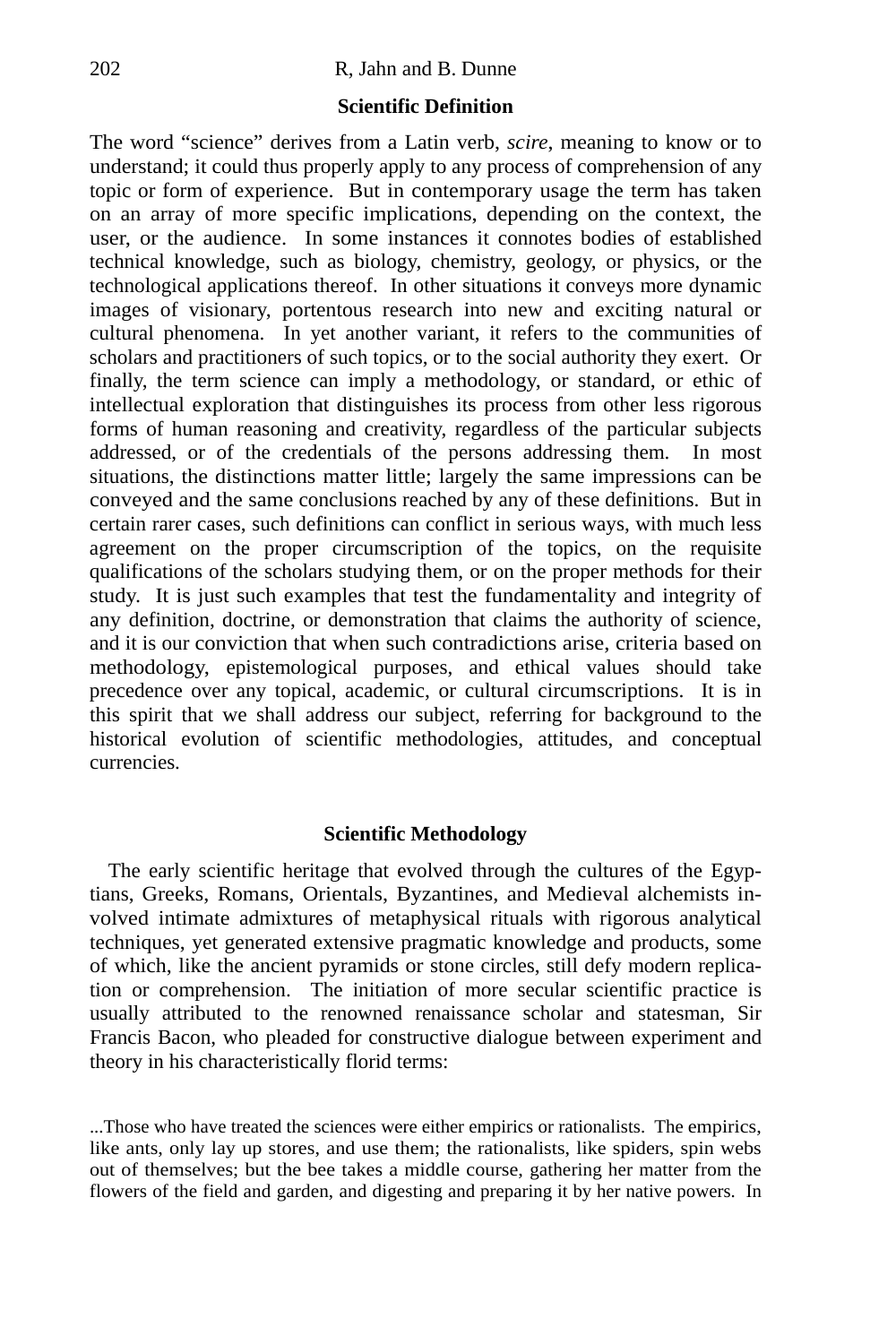#### Science of the Subjective 203

like manner, that is the true offices and work of philosophy, which, not trusting too much to the faculties of the mind, does not lay up the matter, afforded by natural history and mechanical experience, entire or unfashioned, in the memory, but treasures it, after being first elaborated and digested in the understanding; and, therefore, we have a good ground of hope, from the close and strict union of the experimental and rational faculty, which have not hitherto been united [1].

Notwithstanding this plea, it should be noted that Bacon, along with many of his peers and successors in this period of "scientific enlightenment," including Robert Boyle, Robert Hooke, and Isaac Newton, were practicing Hermeticists who retained lifelong interests in the metaphysical dimensions of physical phenomena [2–5]. It has been argued that it was only their need to insulate scientific inquiry from the prevailing theological dogma that engendered progressively more objective interpretation of this "scientific method," [6] which in the hands of their successors has led to the exclusion of virtually all subjective material. While the immense accomplishments of this modern objective science are abundantly evident, the consequences of continued future exclusion of all subjective elements from scientific purview, which Bacon and his colleagues certainly would not have endorsed, merit some careful consideration.

## **Scientific Attitude**

Beyond its disciplined reliance upon constructive iteration of sound experimental data with incisive theoretical models, good science is characterized by thorough and respectful cognizance of relevant past and present work by others, humility in the face of empirical evidence, and openness of mind to new topics, new approaches, new ideas, and new scholars. In particular, it maintains a profound respect for demonstrable experimental and theoretical anomalies and their crucial role within the scientific dialogue of experiment and theory [7]. There is no more critical test of the integrity of any scientific process than its reaction to anomalous features uncovered in either its experimental or theoretical endeavors, *i.e.*, empirical observations demonstrably inconsistent with established theoretical expectations, or theoretical predictions that conflict with established experimental data. Such anomalies demand immediate attention to discriminate between artifacts of flawed experimentation or theoretical logic, and the entry of genuine new phenomena onto the scientific stage. Error in this discrimination can divert or extend science along false scholarly trails, while proper identification and assimilation of real anomalies can open more penetrating paths than those previously followed.

Unfortunately, such intellectual respect for the role of anomalies has tended to be more honored in the abstract than in actual practice. As physician Larry Dossey has observed: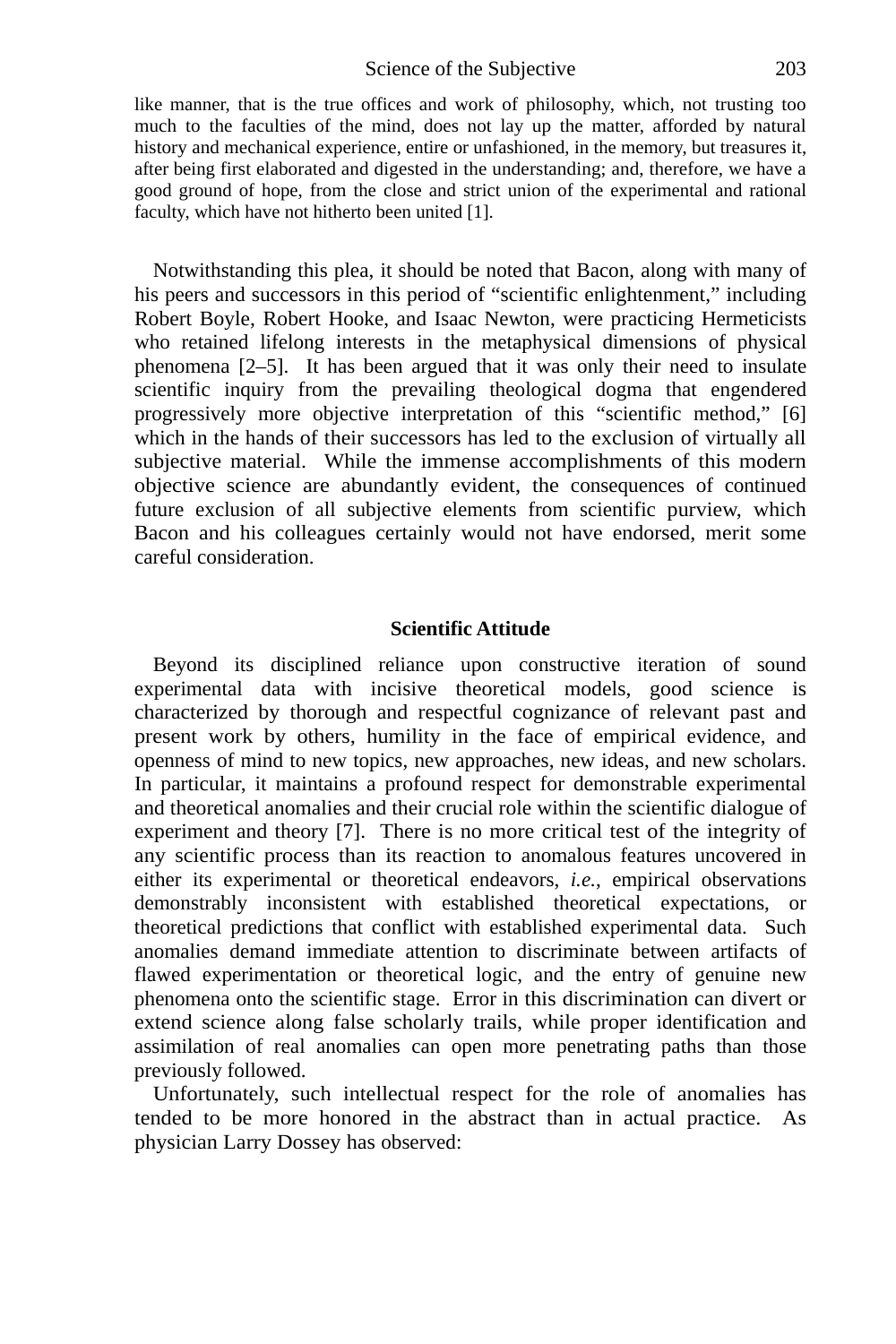# 204 R, Jahn and B. Dunne

In any field of science there are always phenomena that do not fit in what can be called 'low' and 'high' anomalies. Low anomalies are those that offer minor and temporary challenges to prevailing concepts and that can eventually be explained according to extant wisdom. High anomalies, on the other hand, cannot in principle be accommodated by conventional, orthodox models. They require a break with current thinking. They may be emotionally wrenching even for those most familiar with them, and are generally surrounded by a swirl of controversy.

It is simply the nature of workers in any field in science to feel more comfortable with what they can explain. That is why high anomalies tend to be ignored, usually with the mystification that they will be cleared up at some future date. That is also why they are frequently dismissed as erroneous observation and sometimes condemned as fraudulent. High anomalies do not go down easily [8].

But good science, of any topic, cannot turn away from anomalies; they are the most precious resource, however unrefined, for its future growth and refinement.

## **Scientific Currency**

To conduct its business effectively, any science must ordain a set of conceptual currencies in terms of which it can represent and evaluate its phenomenology. In most of the classical physical sciences, these currencies strive to embody precisely measurable, unambiguously quantifiable, and strictly replicable properties, with minimal statistical variance. In the quantumbased physical sciences, however, as well as the biological, medical, psychological, and social sciences, progressively more reliance has come to be placed upon statistical rather than uniquely deterministic measurables. In most cases, a cumulative sequence of three genres of such conceptual currencies can be traced, relating to tangible substance, energy in various forms, and information. For example, most early science tended to focus on the behavior of palpable matter, its gross mechanics, chemical and physical properties, with primary reliance on the quantitative measurable we now call "mass." Midway through the 19th century, the concept of "energy" mechanical, thermal, electromagnetic, atomic — was added to the arsenal of scientific endeavor as a somewhat less tangible, but still quantifiable currency of phenomenological representation. Over the past few decades, a third scientific currency, loosely termed "information," has taken center stage, and clearly will dominate basic research and its applications over the foreseeable future.

A similar conceptual genealogy has characterized the evolution of the biological and medical sciences. Early preoccupation with the properties of biological substance — bone, tissue, blood, cell — led inevitably to confrontation of the energetic processes of living organisms — their metabolism, kinesiological dynamics, immune and restorative activities. At present, the overriding emphasis is on biological information, as manifested in the mechanisms of neurophysiological reaction and communication, immune response, brain function, genetic coding, and a host of psychophysical correlates.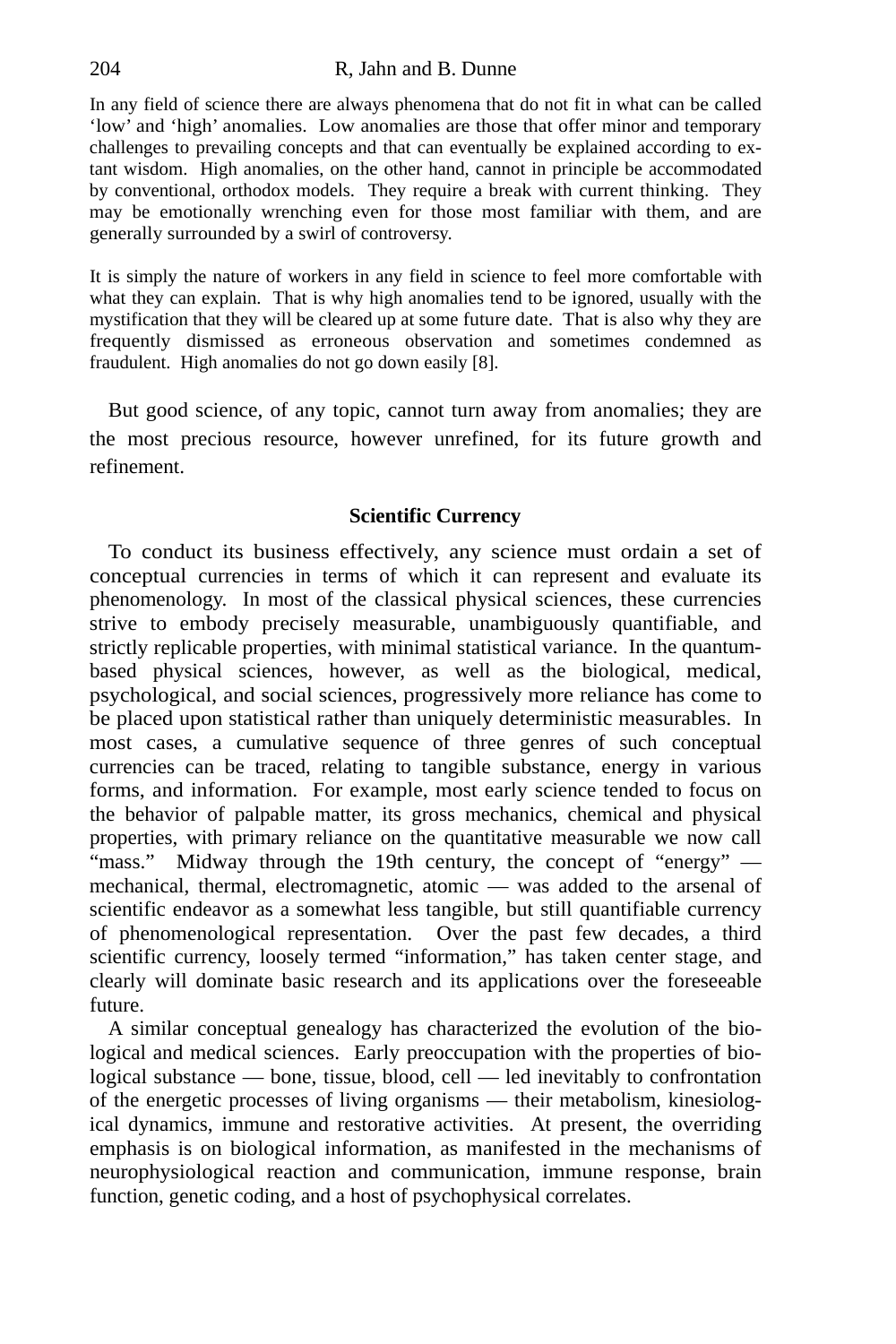Originally, these three currencies of matter, energy, and information were presumed to be orthogonal, but subsequently they have been shown to be fundamentally interchangeable, with immense consequences. Einstein's transmutation relation,  $E = mc^2$ , has impelled much of 20<sup>th</sup> century physics, and its technological, political, and sociological implications can hardly be overstated. Somewhat subtler equivalence of energy and information has also been established in various thermodynamic and quantum mechanical contexts and in basic information science itself, and this may well drive much of  $21<sup>st</sup>$  century science and its applications.

## **Objective** *vs.* **Subjective Information**

The escalating reliance of science and technology on information currency brings with it two intriguing problems, neither of which have been adequately acknowledged, let alone addressed. First, there is the self-evident distinction between "objective" and "subjective" information. The former, the hard currency of information-processing devices of all kinds, is used to transmit impersonal knowledge, and is readily quantifiable and ultimately reducible to binary digits. The latter is inextricably bound with issues of meaning, value, and perspective, and thus would seem to defy such universal quantification. For example, the objective information contained in any book could, in principle, be uniquely quantified by suitable digitization of its array of letters, symbols, and illustrations, but the subjective information communicated would depend keenly on the reader's interest in the subject matter, intellectual heritage, emotional perspective, and personal value system. Likewise, while we might quantify the objective information displayed by a brilliant sunset or a magnificent waterfall in terms of the prevailing distributions of optical frequencies and amplitudes, in so doing we would fail to convey the subjective beauty of the scene. For that purpose, we would more likely resort to descriptive adjectives in our linguistic syntax, or even try to express in some pseudo-quantitative terms how *much* that book, or that experience impressed or delighted us. In fact, it could be argued that much of human language has evolved from our need to express subjective feelings in a broadly communicable format.

Such pseudo-quantitative representations of subjective qualities, while falling far short of scientific rigor, appear in many diverse contexts. In some cases, the objective and subjective specifications are intrinsically intertwined. For example, the objective information contained in any musical work is routinely recorded in a quantitative array of notes of given pitch and duration inscribed on a well-defined grid. The amplitude of the desired sound, however, is usually specified in semi-quantitative terms, *e.g.*, *piano* or *fortissimo*, that allow the performer some subjective latitude. The tempi intended by the composer are noted in even more subjective instructions, *e.g. andante expressivo*, or *allegro vivace*, overlaid with particular local nuances, such as *sostenuto* or *rallentando*. The total information transmitted to a listener by a performance of this piece thus ranges from an analytic sense of its harmonic and thematic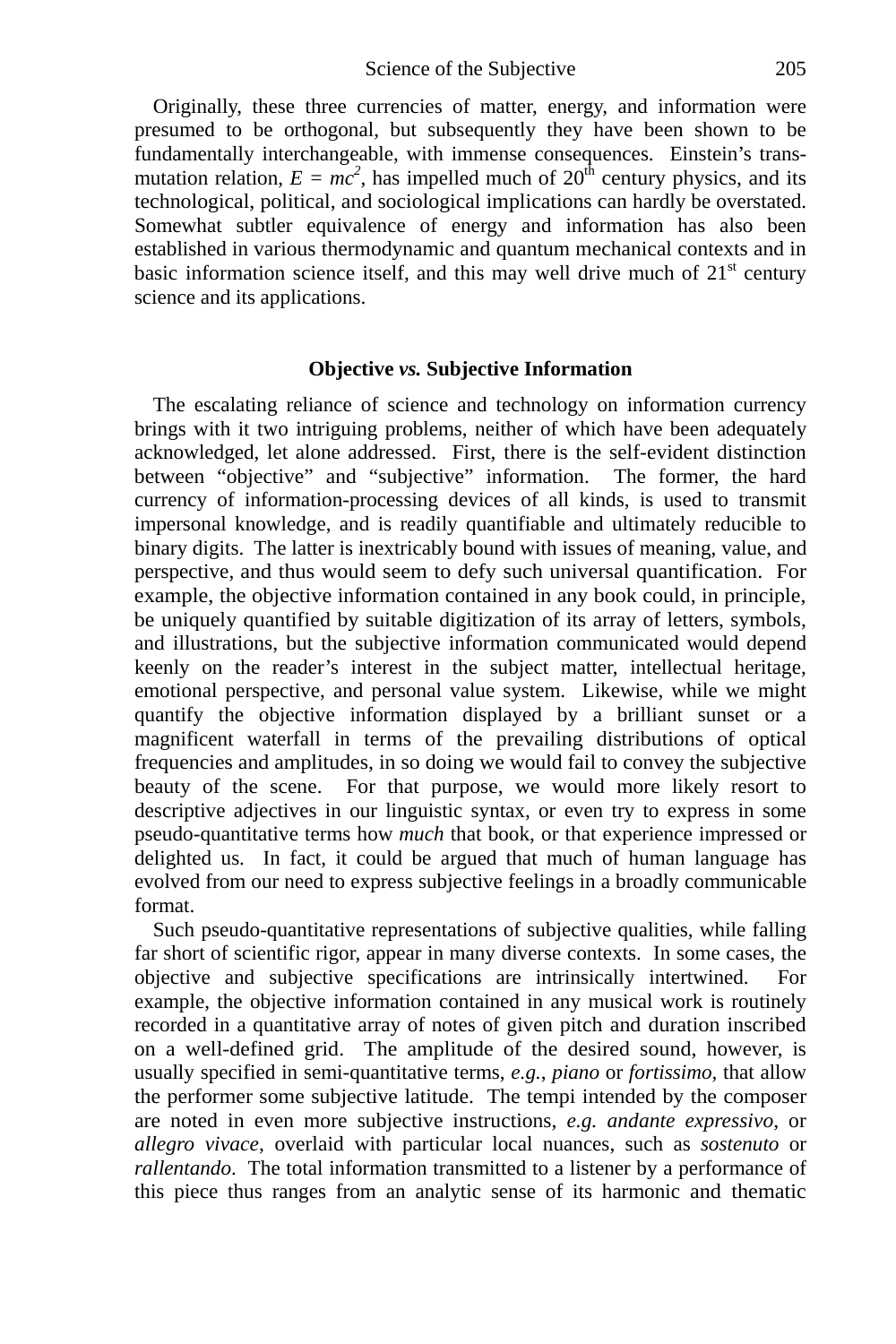structure that would be commonly agreed upon, to an impressionistic, even emotional reaction that depends heavily on that listener's cultural heritage, musical sophistication, and personal taste.

Inclusion of subjective information within the framework of science clearly constitutes a huge analytical challenge. Many contend that it should not even be attempted — that subjectivity should be categorically excluded from any of the "exact" sciences. Others feel equally keenly that in a world progressively more driven by individual and collective emotional resonances, orchestrated consumer reactions, media-manipulated politics, and delicate interpersonal expectations, for science to deny its immense intellectual power and cultural influence to this entire hemisphere of common human experience and expression would not only be irresponsible, it could be dangerously self-constraining.

# **The Role of Consciousness**

Imposing as this accommodation of subjectivity may be, the deeper penetration of science and technology into the forest of information stands to be considerably more complicated by a second, even more subtle issue, namely the demonstrated capacity of consciousness to *affect* both subjective and objective elements of information. Few will quarrel with the first half of this claim. The self-evident capabilities of human consciousness to create profound subjective experiences for itself and others to enjoy *via* art, music, literary composition, or even *via* scientific and mathematical reasoning, can hardly be disputed. The sublime experiences engendered by love and empathy equally well qualify as enhancements of subjective information for their donors as well as for their recipients. But quantifiable alteration of the *objective* information content of a physical or biological system by some attending consciousness, while far more difficult to demonstrate and vastly more controversial to discuss, has also been convincingly established over recent decades, by reputable scholars working in many venues. The bottom line of their research results is inescapable: consciousness has the capacity not only to absorb and process objective information, but to *create* it, in rigorously measurable quantities. With this capability comes all manner of foreseeable and unforeseeable opportunity, and associated responsibility, which a more profound, open-minded science could endeavor to activate, discipline, and deploy productively.

Nor is this challenge totally confined to the information segment of scientific currency. Once the fungibility of subjective information is conceded, it behooves us to revisit the energy and matter domains as well. The pages of this journal have frequently reported on such topics as "subtle energies," "healing energies," and "psychokinetic" phenomena; other sources have presented us with evidence of auras, apparitions, and manifestations. All of vacuum physics traces to zero-point fluctuations, and thence to the uncertainty principle. For that matter, how much subjectivity underlies the material/energetic/informational qualities of the fundamental particles, of the photons and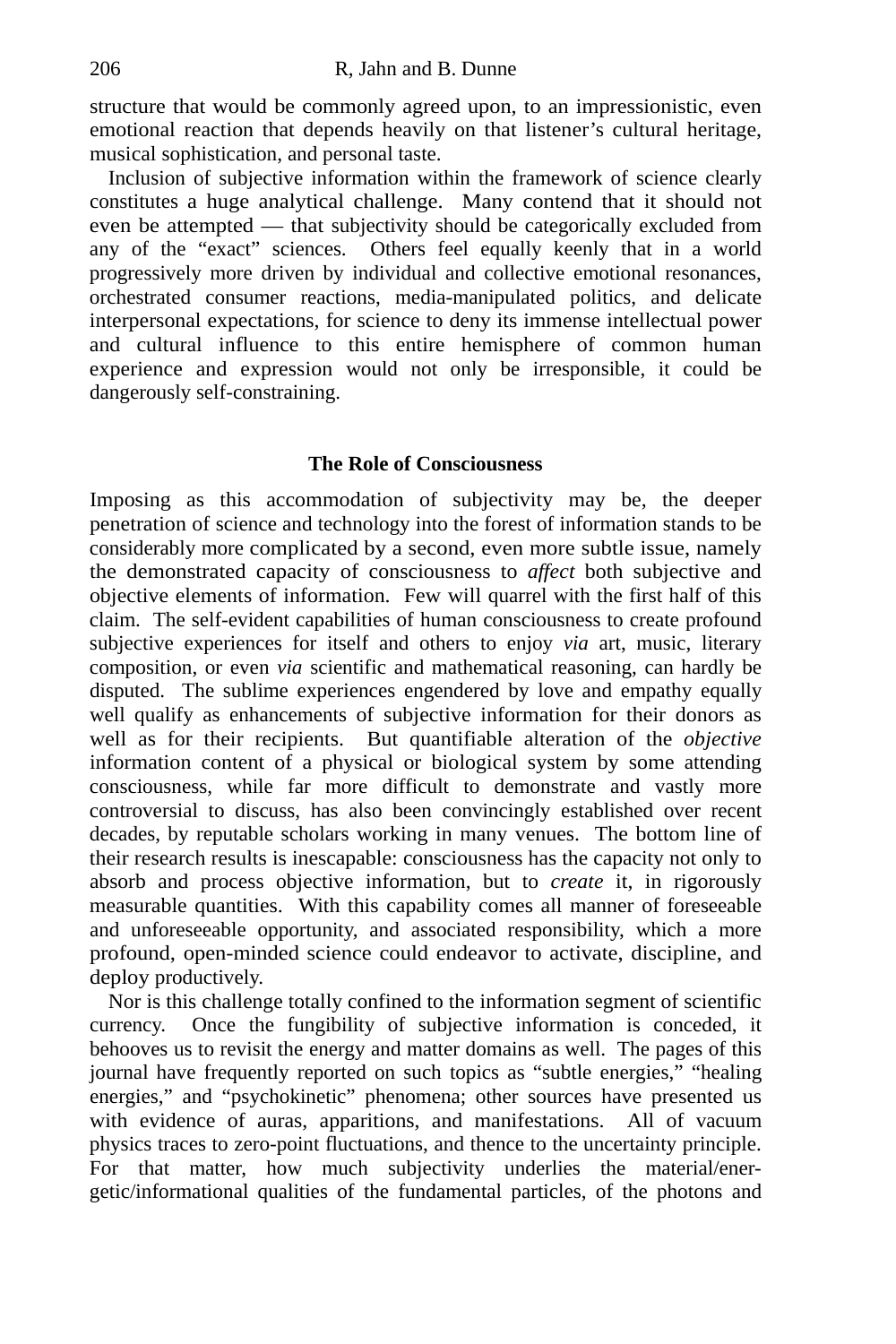neutrinos, and of the quarks, gluons, and other sub-nuclear events? Is there not some subjectivity implicit in the wave/particle duality? In the indistinguishability principle? In the Copenhagen interpretation? And, while we are at it, is it not possible that a subjective science might aid in the comprehension of UFO phenomena?

## **Scientific Purview**

The thesis is thus that science must soon make a deliberate and considered choice whether to continue to deny all subjective currency access to its table of scholarly business, thus excluding itself from comprehension of the universe of aesthetic and creative experience, *including that which bears on objective effects*, or to broaden its purview to encompass these softer parameters in some disciplined yet productive fashion. The scientific method and the scientific attitude, as defined above, should tolerate, indeed should encourage, provisional exploration of the disciplined re-inclusion of subjective concepts and properties within the enterprise of the natural research sciences. As William James put it over a century ago:

The spirit and principles of science are mere affairs of method; there is nothing in them that need hinder science from dealing successfully with a world in which personal forces are the starting point of new effects. The only form of thing that we directly encounter, the only experience that we concretely have is our own personal life. The only completed category of our thinking, our professors of philosophy tell us, is the category of personality, every other category being one of the abstract elements of that. And this systematic denial on science's part of personality as a condition of events, this rigorous belief that in its own essential and innermost nature our world is a strictly impersonal world, may, conceivably, as the whirligig of time goes round, prove to be the very defect that our descendants will be most surprised at in our boasted science, the omission that to their eyes will most tend to make it look perspectiveless and short [9].

## Henri Bergson saw the same vision:

Science and metaphysics therefore come together in intuition. A truly intuitive philosophy would realize the much-desired union of science and metaphysics. While it would make of metaphysics a positive science — that is, a progressive and indefinitely perfectible one  $-$  it would at the same time lead the positive sciences, properly so called, to become conscious of their true scope, often far greater than they imagine. It would put more science into metaphysics, and more metaphysics into science [10].

Ultimately, the proposition must stand or fall on whether it is possible to establish a subjective conceptual currency, and a viable mechanics thereof, that can enable profitable dialogue between empirical experience and theoretical predictors, akin to that which has taken modern objective science to its lofty heights. If this fails, natural science must halt outside of the gates of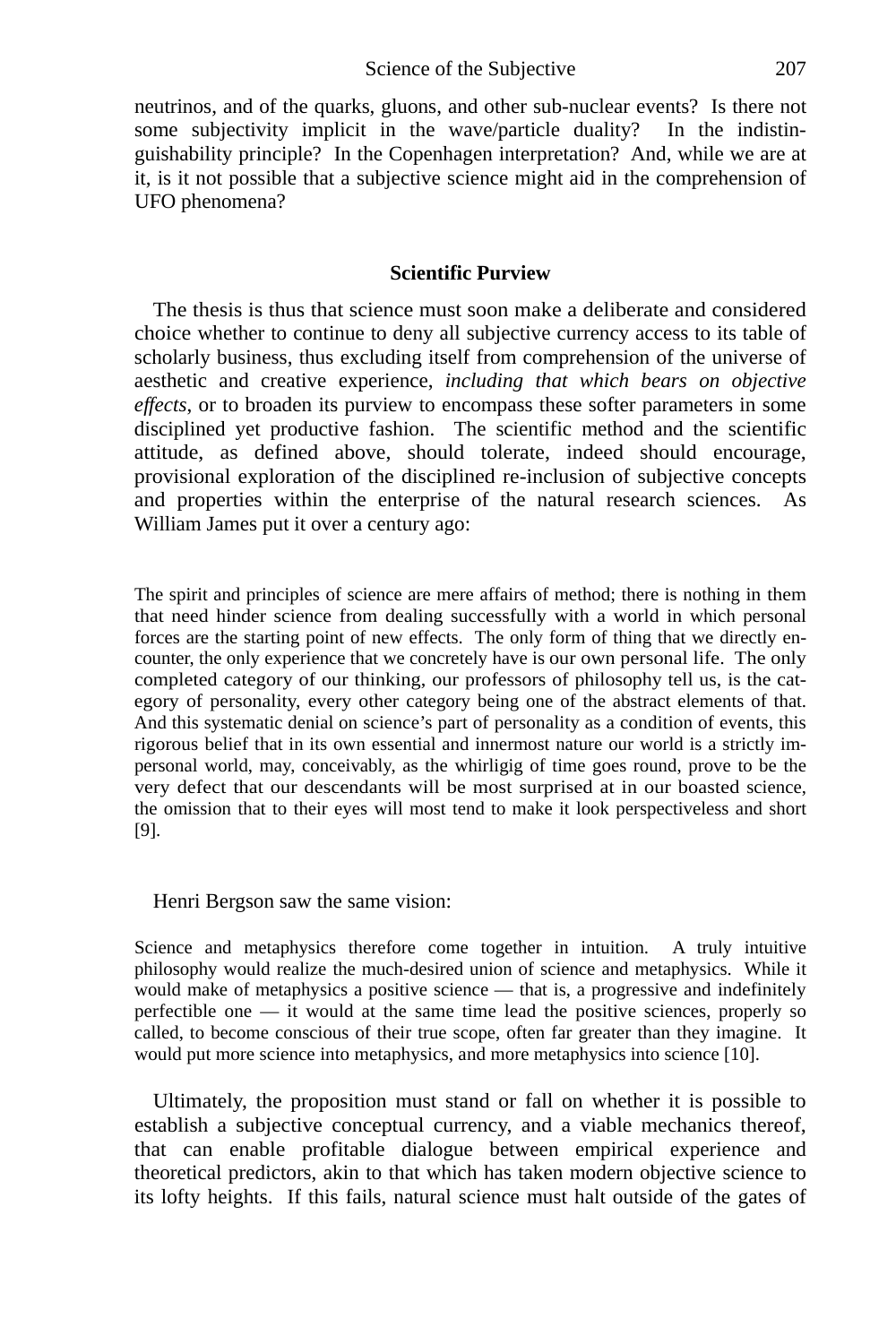"personality as a condition of events"; if it succeeds, those gates will open to a glorious new domain of scientific exploration.

## **The Physics of Consciousness**

Any commitment toward scientific representation of subjective properties and effects clearly requires one immediate major concession: the acknowledgment of consciousness as a *proactive* agency in the establishment of reality. This in turn demands a viable definition and model of consciousness itself, one that goes well beyond any neurological wiring diagram of the brain. Rather, we need a model that can encompass all four quadrants of objective and subjective, reactive and proactive, experiences of the physical world. Substantial bodies of established theory addressing some elements of this matrix exist, but unfortunately they are largely disconnected and leave major gaps in the converge. For example, contemporary natural science is replete with objective, reactive models of the physical world, most of which have been well confirmed empirically. Objective models of consciousness also abound in the regimes of cognitive psychology and neuroscience, albeit tending to focus on brain structure and function rather than on the nature of consciousness, *per se*. On the subjective side of the matrix the reservoirs of established models stand more shallow. Present physical science has virtually nothing to say about subjective experience and, with the possible exception of the "observational" interpretations of quantum mechanics, acknowledges no proactive role for human participants. The situation is little better in the psychological and neurophysiological sectors, where subjective and proactive aspects of the psyche have seldom been treated in other than qualitative terms. While contemporary parapsychology or clinical psychiatry may contain some useful empirical experience, conceptualization, and nomenclature, here, too, viable quantitative models are lacking  $[11-12]$ . Thus, our theoretical task becomes much more than re-deployment of established models and methods; major extensions in concept, as well as in structure, will be required.

We have faced this problem in the context of our own PEAR program, in attempting to correlate, explicate, and predict the results of a spectrum of human/machine and remote perception experiments. Without attempting detailed review of these studies [7, 13–16], it may be illustrative to summarize the protocols and results of those portions of this research that bear on the development of such a theoretical framework.

### **Anomalous Human/Machine Interactions**

Over the eighteen-year history of the PEAR program, some 150 volunteer operators have performed a wide range of human/machine experiments designed to assess the influence of human intention on the output behavior of a variety of random physical devices. These devices are electrical, mechanical, fluid dynamical, optical, or acoustical in character; macroscopic or microscopic in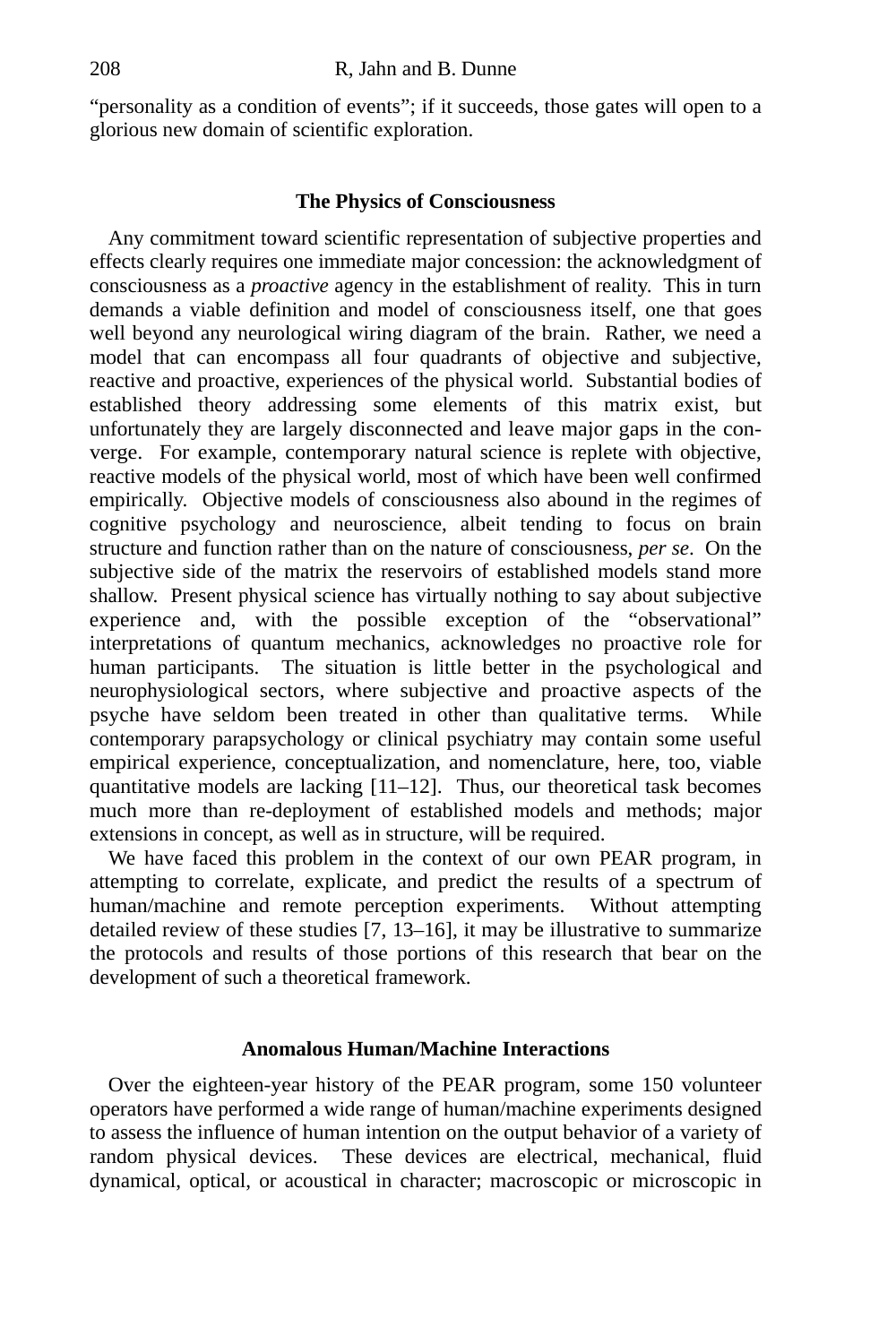scale; digital or analog in their information processing and feedback displays. They generate data over a broad range of rates, in formats that are theoretically, or at least empirically, predictable. All are equipped with numerous fail-safe features to guarantee the integrity of their data and their freedom from artifact, and all can be precisely calibrated to establish their unattended statistical output distributions.

The participating operators have varied greatly in personality, background, intellectual sophistication, and style of interaction with the machines, but all have been anonymous, untrained, and uncompensated for their work, and none has claimed extraordinary abilities before or after the experimental efforts. Throughout, we have regarded these operators as research colleagues, rather than as subjects of study, and no psychological or physiological tests have been attempted.

In all "benchmark" experiments, the operators, seated in front of the machines but in no physical contact with them, using whatever personal strategies they wish, endeavor to produce statistically higher mean values of the output distributions, lower mean values, or "baseline" or unaltered mean values, over interspersed periods of pre-stated intentions. Great care is taken in the experimental design and data acquisition to preclude any form of spurious interference with the machine operation, so that any systematic deviation of these three data streams from one another can only indicate the existence and scale of the sought anomalous effect.

A number of variants of the benchmark protocols have been explored, such as whether the intended direction of effort is chosen by the operator or assigned by some random indicator; whether the machine runs continuously or is initiated at intervals imposed by the operator; the pace and size of the data blocks; the presence or absence of feedback, and its character; the number of operators addressing the machine; the distance of the operator from the machine; and the time of machine operation relative to the time of operator effort. All told, some fifty million experimental trials have been performed to this date, containing more than three billion bits of binary information. From this large body of results, the following salient features have been extracted:

- 1. Anomalous correlations of the machine output distribution means with pre-stated operator intentions are clearly evident. These mean shifts are statistically replicable and quantifiable in the range of a few parts in ten thousand deviation from chance expectation. Over the total database, the composite anomaly is unlikely by chance to less than one part in a trillion.
- 2. The output mean shifts, or "effect sizes," achieved by the various individual operators on any given experiment range smoothly over distributions that would be expected by chance, except that the composite means are displaced from the chance nulls to the extent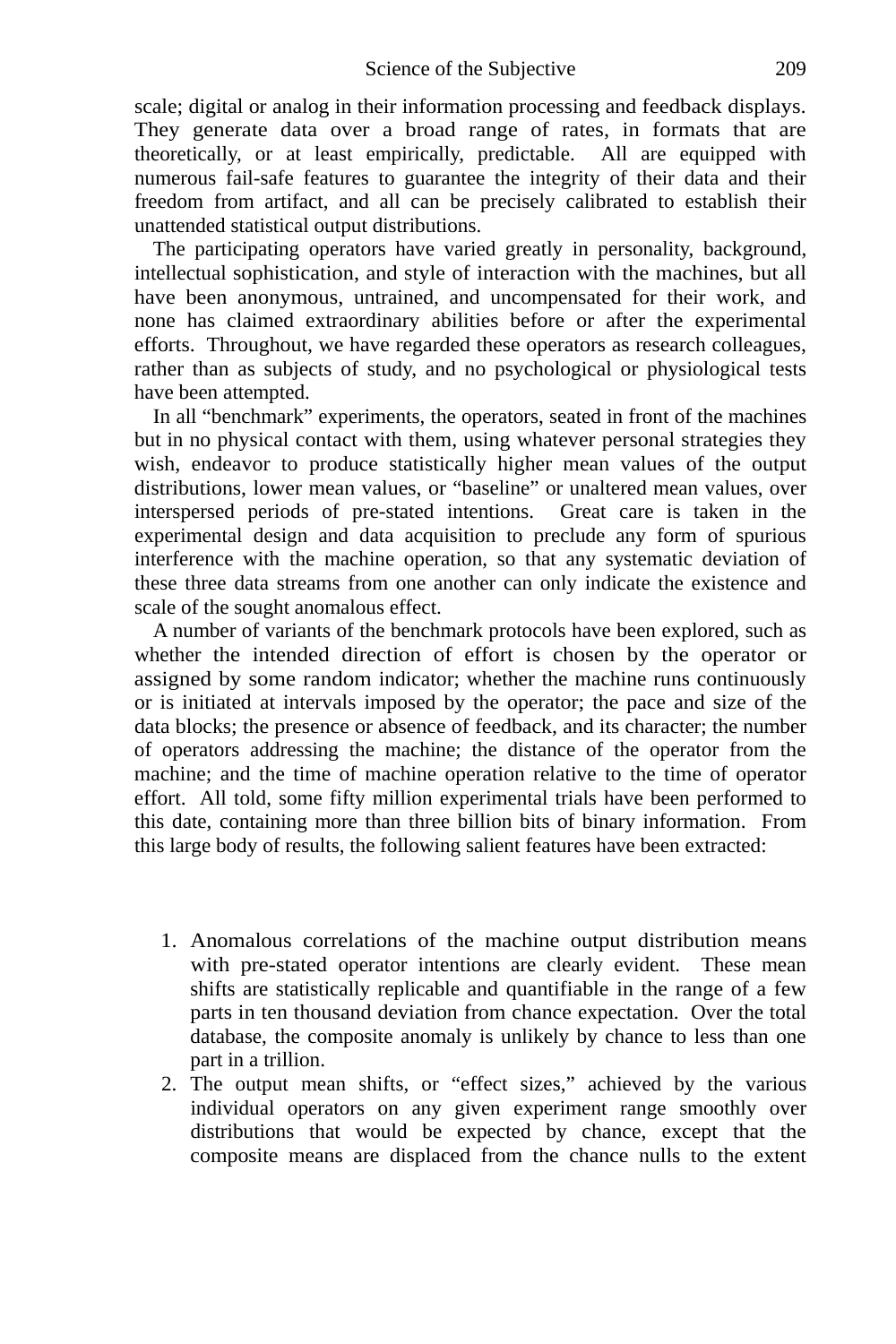specified above. No outlying effect sizes, indicative of "superstar" performance, are found.

- 3. Several of the individual operator databases are sufficiently distinctive and replicable in their relative effectiveness under high, low, and baseline intentions, and in their responses to particular protocol variations, to constitute characteristic "signatures" of achievement.
- 4. Both individually and collectively, the interior structures of the distributions of anomalous mean shifts are consistent with a model wherein the elemental binary probability intrinsic in each experiment has been altered from its design value of precisely one-half, to slightly higher or lower values, depending on the operator, the intention, and the protocol.
- 5. The scale and character of the results are relatively insensitive to the particular random device employed. In some cases, the characteristic operator signatures are quite similar from one device to another.
- 6. Significant differences in the patterns of male and female performance have been identified.
- 7. Two operators addressing a given experiment together do not simply combine their individual achievement signatures; rather, their "cooperator" results are characteristic of the pair. Co-operators of the same sex are less effective than male/female pairs, and "bonded" male/female pairs produce the highest scores of any operator subsets.
- 8. No learning or experience benefits are observed. To the contrary, operators tend to perform best over their first major experimental series, then to decline in performance over the next one or two series, after which they recover better performance that stabilizes to their individual values over subsequent series.
- 9. No dependence of individual or collective effect sizes on the distance of the operators from the machines appears in the data. Operators addressing the machines from thousands of miles away produce effect sizes and characteristic signatures similar to those they achieve seated next to the machines in the laboratory.
- 10. Experiments performed "off-time," *i.e*., with operators exerting their intentions several hours or days before, or after, the machines actually produce their data strings, show similar effect sizes and internal characteristics to those performed "on-time," *i.e.*, with machine operation concurrent with the operators' periods of effort.
- 11. Subjective reports from the most successful operators speak of a sense of "resonance" or "bond" with the machine; of surrendering their sense of identity to merge with the machine into a unified system; of exchanging roles with the machine; of "falling in love" with it; of "having fun" with it.

From this array of empirical indications, it seems inescapable to conclude that operator consciousness is capable of inserting information, in its most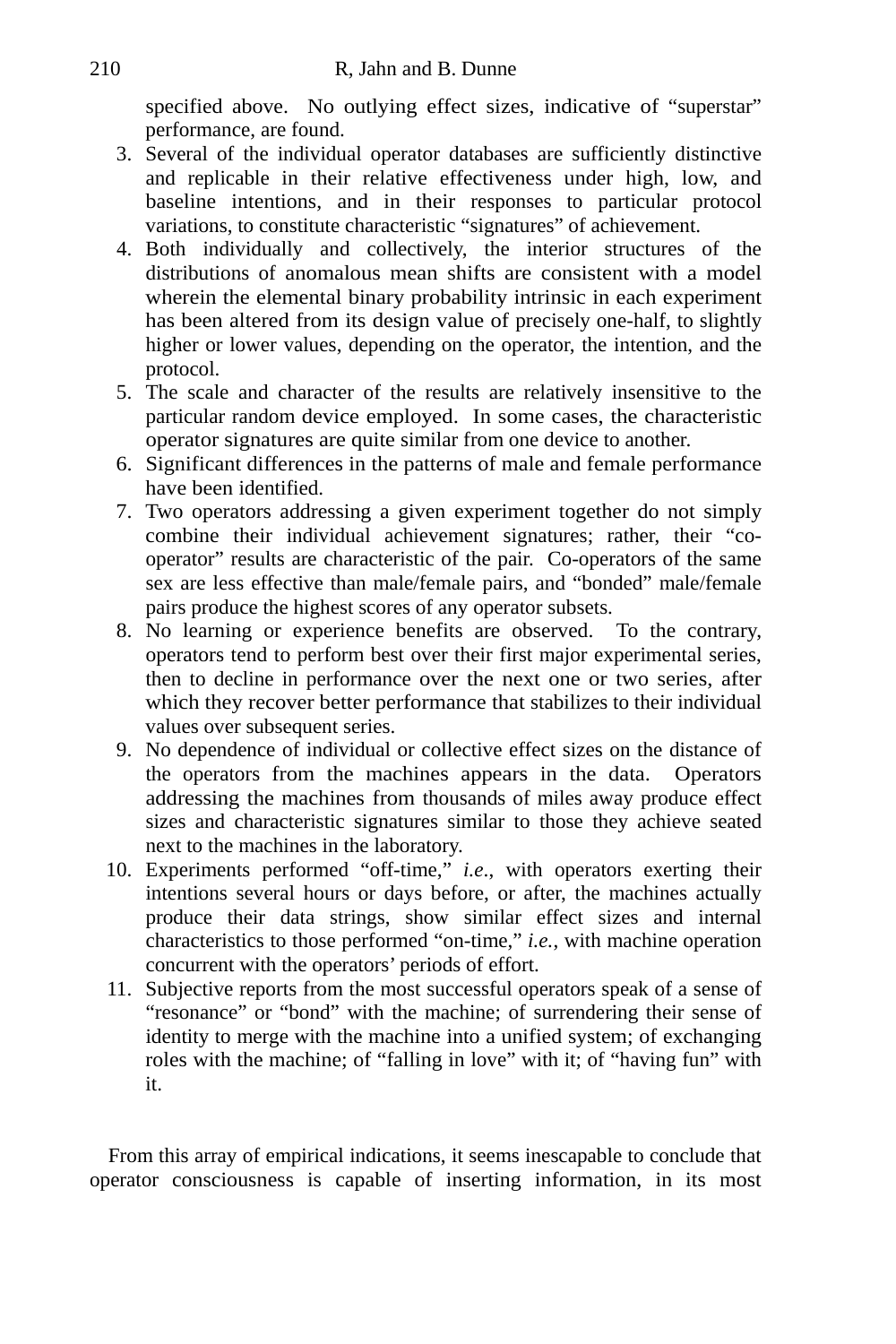rudimentary *objective* form, namely binary bits, into these random physical systems, by some anomalous means that is independent of space and time.

Human/machine experiments similar to these have been conducted at many other laboratories with anomalous results commensurate with our own (11]. Responses from biological substances or living organisms employed, as the random targets of the operators' intentions have also been demonstrated [17–19]. Equally relevant are a small body of experiments in which the role of the operators has been played by other than human species, *e.g.,* chicks and rabbits, who seem capable of influencing random electronic processors to respond to some biological or emotional needs [20]. These results, combined with further studies in our own program that demonstrate anomalous bi-directional responses of portable REG units unobtrusively placed in various human group environments, such as religious services, sporting events, professional meetings, medical counseling sessions, or other convocations entailing some collective emotional potential [21], confirm the ubiquitous character of these information anomalies and broaden their potential importance to individual and cultural welfare.

## **Remote Perception**

In a complementary class of PEAR experiments, the "target" is not a physical device or process in a laboratory environment, but a physical scene at some remote geographical location. The goal of the human participant is not to insert information into the target, but to extract information from it; by anomalous means. In the usual protocol, two participants are involved in any given experiment. One, the "agent", is physically present at a target location selected by some random process, and there, immersed emotionally and cognitively in the scene, records its characteristics on a standard check sheet, and takes photographs of it. The other, the "percipient", situated at some distance from the scene and with no prior knowledge of it, attempts to perceive aspects of its ambiance and detail, and then records those impressions on an identical check sheet and in some less structured narrative or sketch. The agent and percipient check sheets are subsequently digitized and their degree of consonance scored numerically by a variety of algorithms. The results, indicative of the amount of objective information acquired by the percipient, can then be arrayed in quantitative statistical formats similar to those used in the human/machine experiments.

Several hundred such remote perception experiments have been performed and scored, with results quite similar to those of the human/machine experiments [7, 13, 22, 23]. The overall anomalous effect size is actually somewhat larger but the interior statistical details are qualitatively much the same, and participant-specific characteristics are again evident. Again, the effect sizes are statistically independent of the distance between the percipient and the target, up to ranges of several thousand miles, and also independent of the time interval between the perception effort and the agent's immersion in the target, up to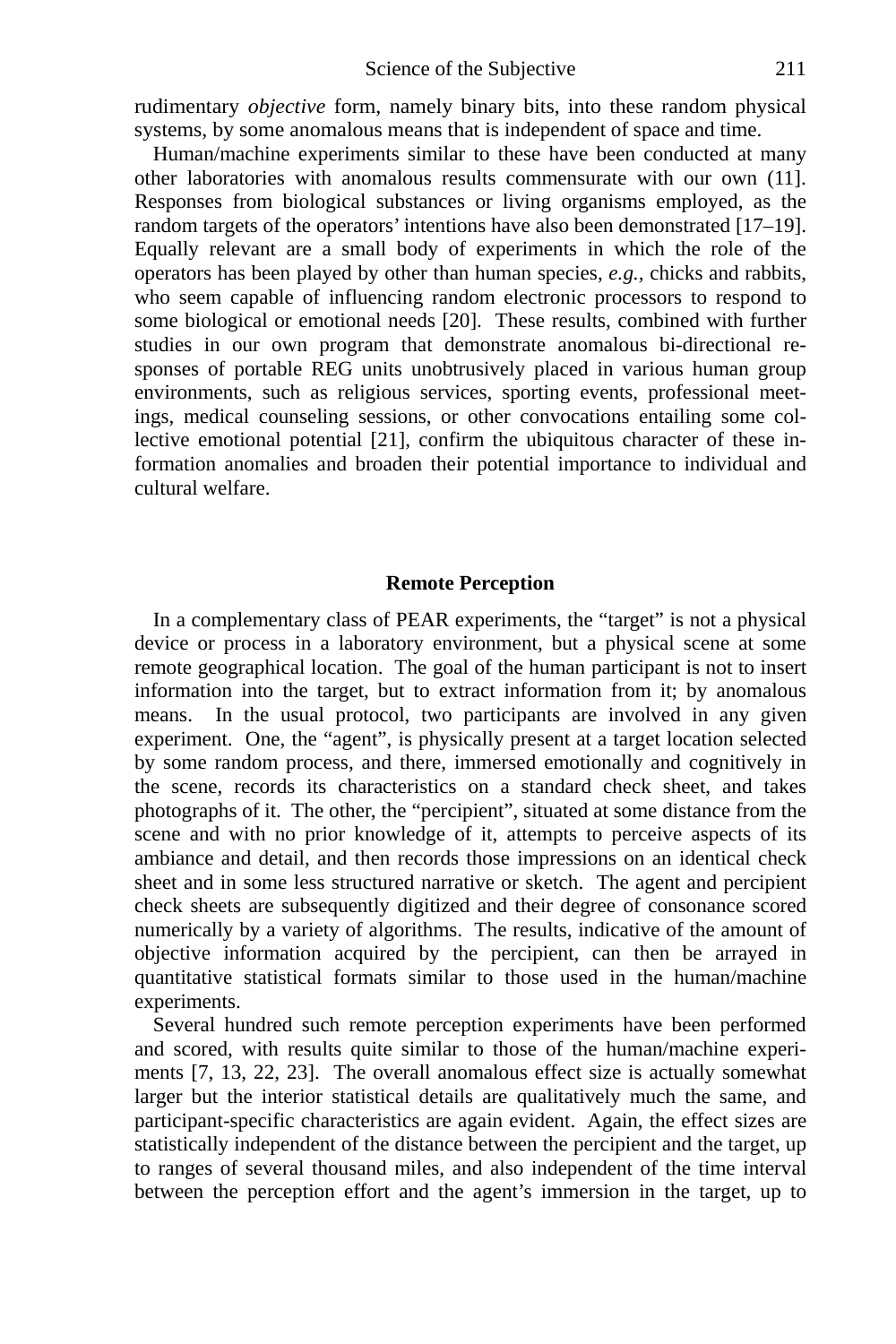several days before or after the target visitation. And again, the participants testify to the efficacy of some sort of "resonance" or "bond" between the percipient and agent in facilitating the information acquisition. Remote perception studies such as these have also been performed elsewhere, albeit using somewhat different protocols and scoring methods, with similar anomalous yields [24–26]. A recent issue of this Journal featured an ensemble of articles reviewing the history of government sponsored research in this field from several empirical, analytical, and critical perspectives [27]. From all these results, we must draw a second basic conclusion, namely that human consciousness is also able to extract information from physical aspects of its environment, by some anomalous means that is independent of space and time. Note that although the information acquired by the percipient is largely subjective in character, it nonetheless survives the transposition to an objective, digital information format imposed by the scoring methods. Indeed, one may speculate that the somewhat larger yield is related to the richer subjective content of the primary information, compared to that of the human/machine interactions.

## **Theoretical Models**

Any attempt to set forth a theoretical model to complement such experimental data in a traditional scientific dialogue is an awesome epistemological task. Not only are the empirical effects keenly anomalous in the current scientific framework, but in their demonstrably participant-specific characteristics they clearly involve important subjective parameters not readily accommodated by contemporary scientific language, let alone by scientific formalism. Beyond this, the results are inescapably hyper-statistical, *i.e.*, they involve a folding of the individual and collective statistical variations in participant performances with the- normal statistical behavior of the physical systems. The series position sensitivity of the results, along with the lack of superposability of individual operator effects in co-operator experiments, imply further strong non-linearities in the underlying mechanisms. On the psychological side, a number of informal observations suggest that unconscious as well as conscious processes are likely to be involved. And finally, the demonstrated lack of dependence of the phenomena on distance and time will severely strain any model rooted in classical physical theory. Clearly, we must face some fundamental reassessment of several entrenched assumptions about the nature of reality before attempting to compose an explicating model of these human/machine and remote perception information anomalies.

Given all at this, it is essential to approach the modeling task at a very rudimentary level. As a start, we might reiterate the four generic ingredients that pervade all of the research outlined above: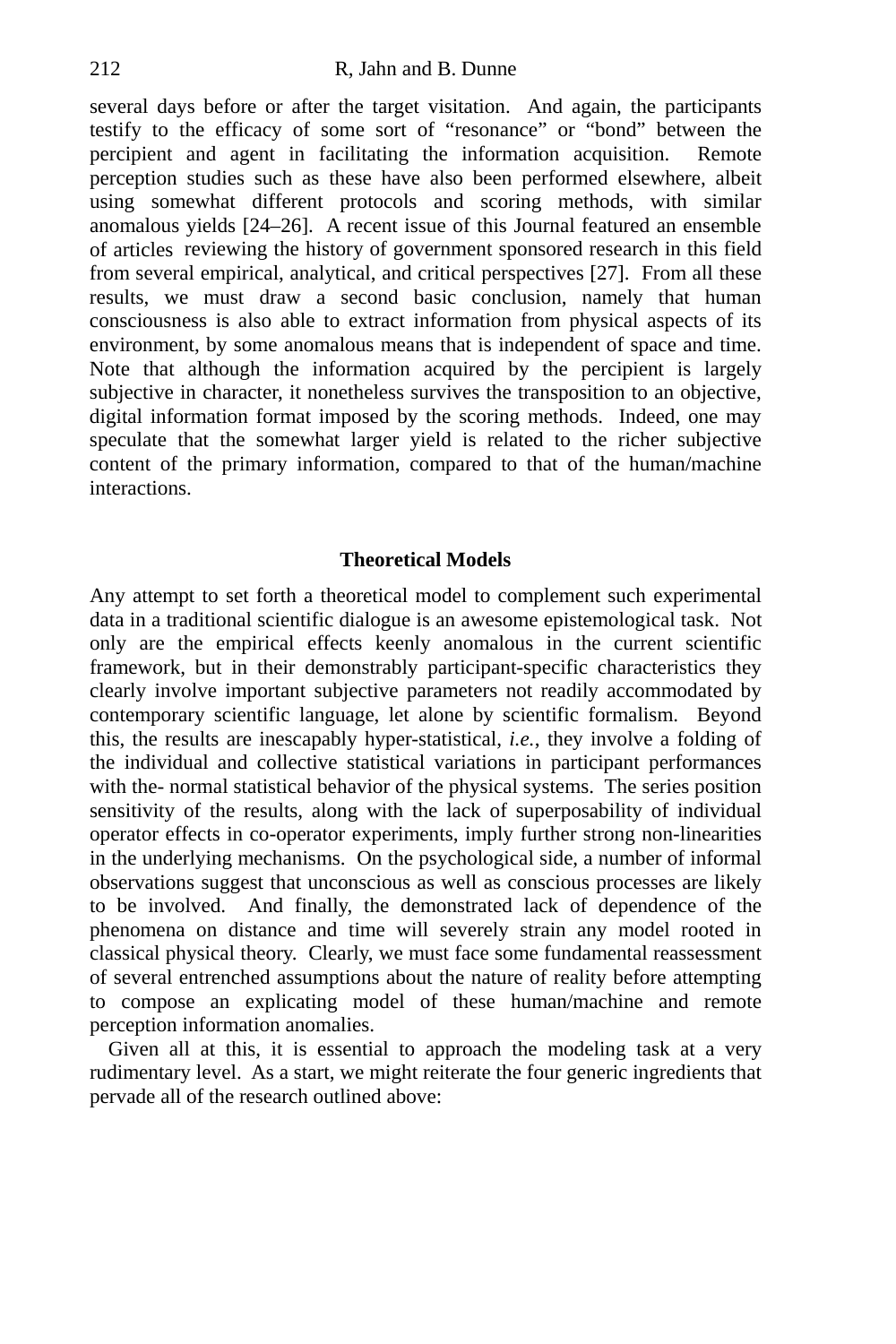- 1. A *random physical process,* driving an output data stream from a simple device; or an array of physical details embodied in a randomly selected geographical target.
- 2. *Consciousness,* of the operators, percipients, or agents, acting under some intention, volition, or desire.
- 3. *Information,* coded in binary form, being added to, or extracted from, the random process.
- 4. A *resonance,* or bond, or sharing of identity between operator and machine, percipient and agent, percipient and target, or two operators, that facilitates the information transfer between the consciousness and the random process.

It may also be helpful to note that these are just special cases of the more general ingredients that characterize virtually any form of creative human experience:

- 1. An unrefined or unfocused *environment,* resource, or context that provides raw material for the creation.
- 2. *Consciousness,* driven by some intention, purpose, or desire.
- 3. *Information,* in some physical, intellectual, or emotional form, flowing between the consciousness and he pertinent environment.
- 4. A *resonance* between the consciousness and the environment that nurtures the creative task, be it artistic achievement, athletic performance, intellectual rumination, or emotional stimulation.

In other words, the narrow range of consciousness-related anomalous phenomena we have been studying in the laboratory may be an indicative microcosm of a much broader genre of human capacity — the capacity to create; to order, to heal, or to stimulate. Thus, in attempting to model our empirical data we may in fact be modeling the essence of human creativity.

Very briefly, our strategy has been to appropriate the one form of existing physical theory that acknowledges a proactive component of human observation) however obliquely, namely the so-called "Copenhagen" interpretation of quantum mechanics, and to extend its concepts and formalisms to include consciousness much more broadly and explicitly. We thereby attempt to extend what has been termed the "physics of observation" into a "physics of experience" that encompasses both objective and subjective components of the information acquisition. [The main postulates of this experiential model, which are developed in detail elsewhere [7, 28], may be summarized as follows:

 1. Like elementary particles (a form of matter), and physical light (a form of energy), consciousness (a processor and generator of information) enjoys a "wave/particle duality" which allows it to circumvent and penetrate barriers, and to resonate with other consciousnesses and with appropriate aspects of its environment. Thereby it can both acquire and insert information, both objective and subjective, from and to its reso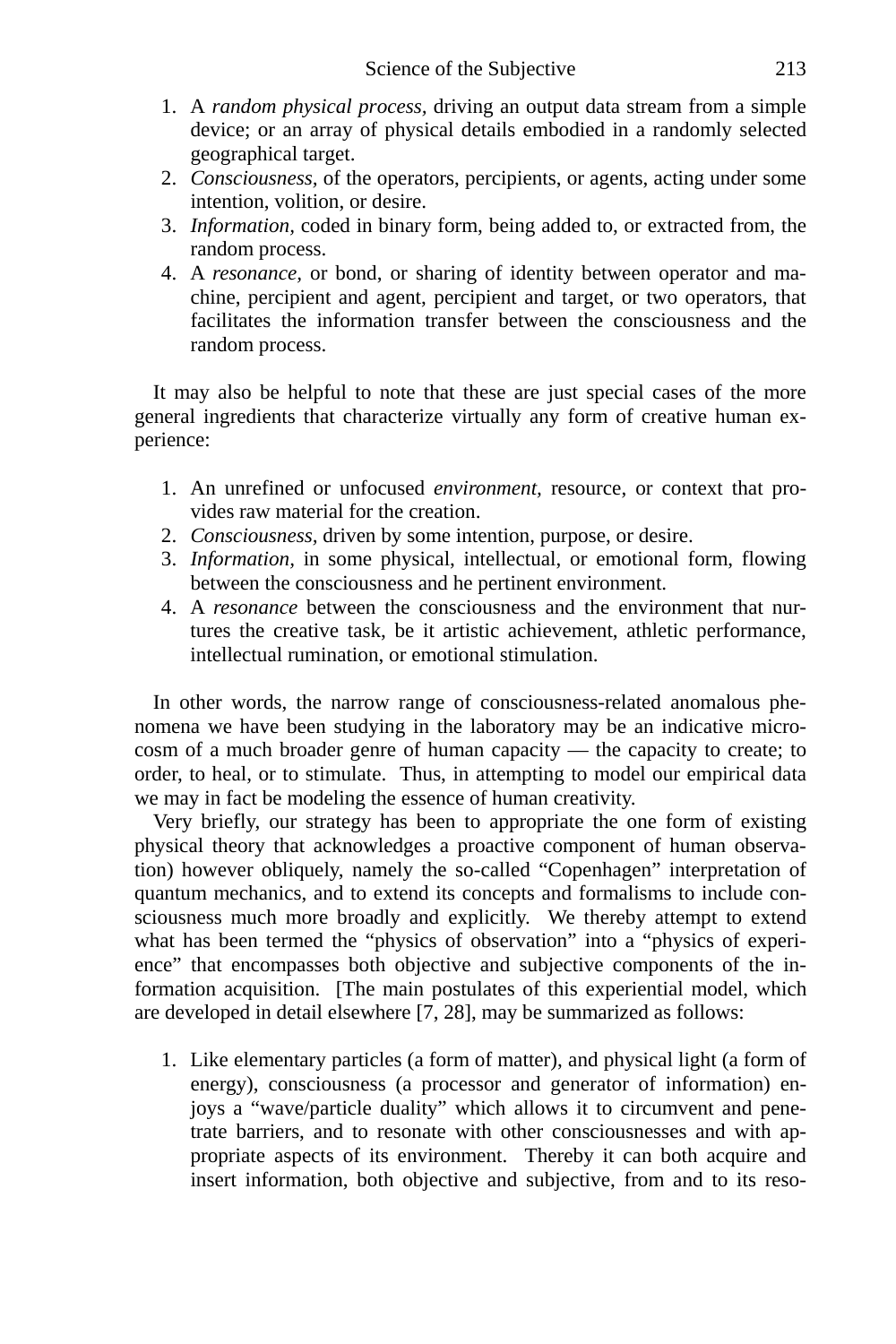nant partners, in a manner that would be anomalous in its "particular" representation.

- 2. The celebrated quantum mechanical principles of "uncertainty", exclusion", "superposition", "indistinguishability", *etc*., all of which are inexplicable in classical scientific terms, may be regarded as metaphors that are at least as characteristic of the experiencing/observing consciousness as of the physical systems and processes with which it interacts. Manifestations of these metaphorical "consciousness principles" can readily be noted in a broad range of human activities and relationships.
- 3. The traditional objective properties and coordinates of physical theory, such as distance, time, mass, charge, momentum, energy, *etc.*, can similarly be generalized to encompass corresponding subjective experiences, the more rigidly defined objective descriptions of which are useful tools for analytical purposes.
- 4. The composite theory is not a model of consciousness, *per se*, nor of the physical world. It is rather a model of the experiential products of the interpenetration of an otherwise ineffable consciousness into an equally ineffable physical surround.

Using such a perspective and vocabulary, it is possible to erect various consciousness "structures" and "interactions," using much the same metaphoric license that early quantum physics invoked in postulating its "planetary" atom or the "standing wave patterns" of bound electronic structures. In similar spirit, consciousness "atoms" may be assembled wherein the experiences of an individual are represented by patterns of standing waves, akin to the bound electronic configurations of physical atoms. These consciousness atoms thus defined may be combined into consciousness "molecules" that display distinctly different characteristics than their constituents. This bonding process, which is classically inexplicable even in physical situations, is a serviceable format for representation of the anomalous operator/machine and percipient/target interactions observed in the laboratory, and for broader comprehension of many other subjectively experienced phenomena as well. For example, in the physical regime, when the wave patterns of the valence electrons of two atoms come into close interaction, they cannot be distinguished in any observable sense. This loss of information about the electron identities, when properly acknowledged in the quantum mechanical formalism, leads to an "exchange energy" which is anomalous in classical terms, but is nonetheless the basis of the molecular bond. (This process is an excellent example of the fungibility of energy and information mentioned earlier.) Our metaphor would thus predict that an individual consciousness immersed in a given physical situation would sustain a set of characteristic experiences. A second individual, exposed to the same situation, would manifest a different set of experiences. However, if these two consciousnesses were strongly interacting, their experiential wave patterns would become resonantly intertwined, resulting in a new pattern of standing waves in their common environment. As demonstrated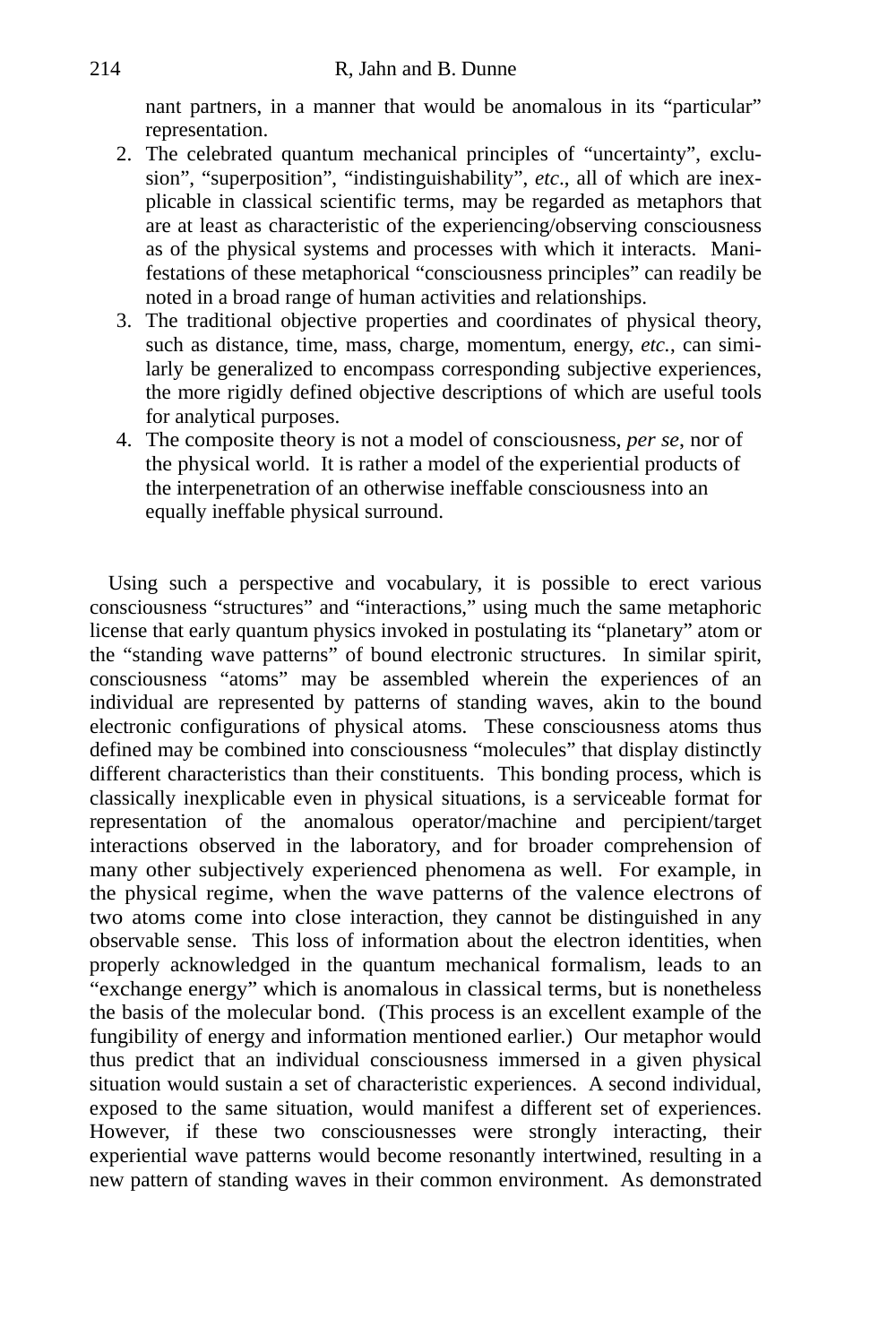in the co-operator experiments mentioned above, these "molecular" experiences may be quite different from the simple sum of their "atomic" behaviors, and if we insist on treating them as such, they will appear anomalous. In their own properly constituted "molecular" context, however, they are quite normal and, in principle, predictable.

Even our individual operator/machine effects may be addressed in this fashion if we are willing to concede some form of "consciousness" to the machine, in the sense that it, too, is a system capable of exchanging information with its environment. Thus, a bonded operator/ machine system should not be expected to conform to the isolated operator and isolated machine "atomic" behaviors, but to establish its own characteristic "molecular" behavior. Viewed as an influence of one "particulate" system (the operator) upon another (the REG), the empirical results are inexplicable within the canonical behaviors of the isolated systems; viewed as a process of wave-mechanical resonance between two components of a single interactive system, the behavior is appropriate. Otherwise put, the surrender of individual subjective identity within the human/machine bond is manifested in the appearance of objective information on the digital output string of the bonded system; *i.e.*, the entropy of that data string has literally been reduced by the resonance. And when this human/machine resonance is enhanced by a bond between co-operating participants, the entropy reduction appears to be more pronounced.

Such a model can also be applied to the remote perception effects in terms of a bond between the percipient and the agent that enables the "anomalous" acquisition of information about the prevailing physical target environment in which both are subjectively immersed. Alternatively, the resonance may be between the percipient and the target scene itself, with the agent assigned to a more passive facilitating role. In either representation, the merging of subjective identities again enables the transfer of objective information, in this case manifesting as a quantitative coherence between the agent and percipient response forms.

In this fashion, we have succeeded to some extent in establishing a scholarly dialogue between empirical data and a representative theoretical model that encompasses both objective and subjective dimensions of the phenomena. To be sure, this dialogue yet lacks a precise metric and full quantification, but it has nonetheless proven useful in correlating experimental results, suggesting new experimental designs and tests, identifying salient parameters, and prompting subjective conceptualizations of the nature of the phenomena. For the remainder of this paper, let us indulge in some speculations regarding the possible generalization of such a strategy to the establishment of a more comprehensive science of the subjective.

# **Requisites and Tactics of a Subjective Science**

The construction of a comprehensive science of the subjective will require the harmonious melding of many components, some of which may be transposed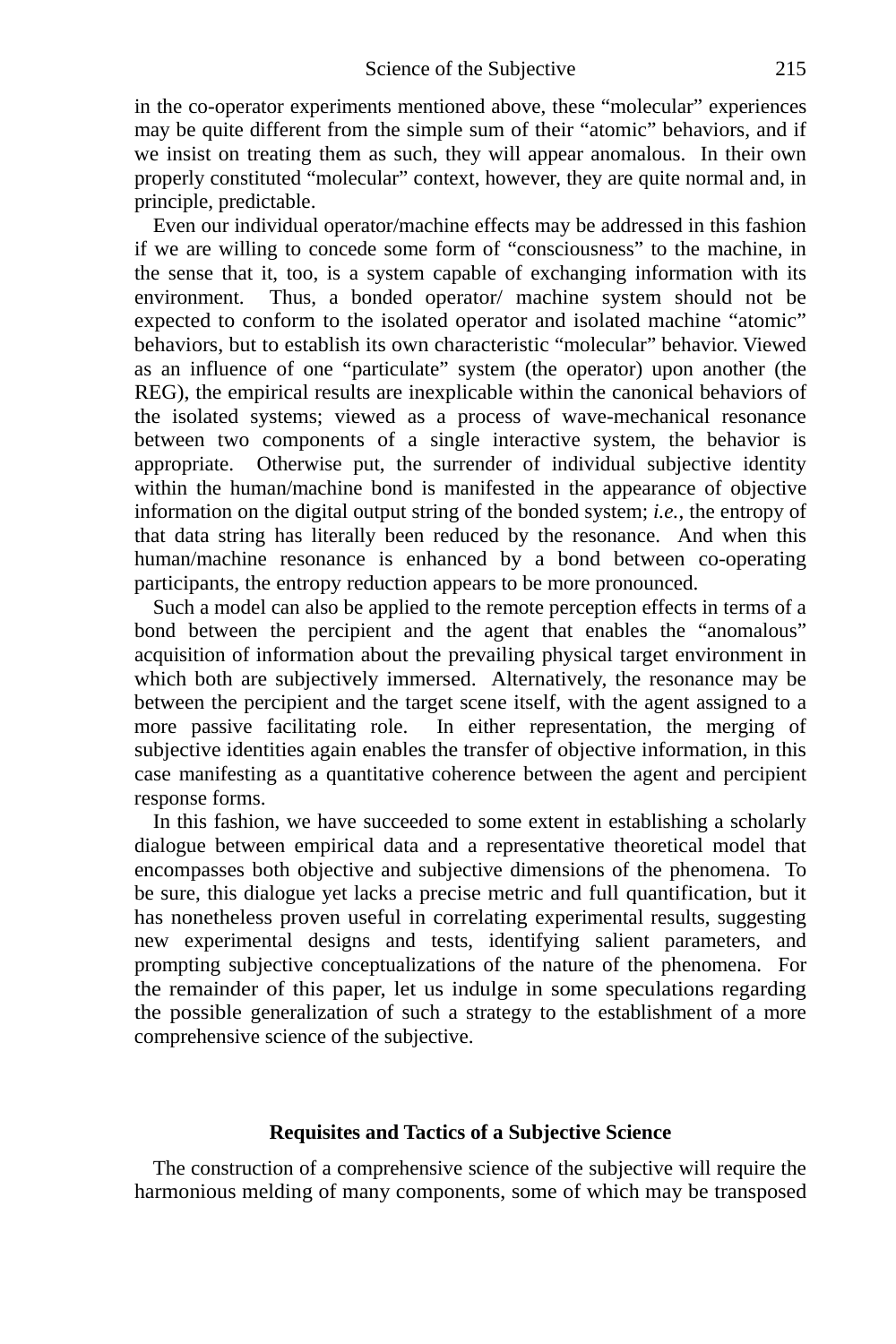intact from established objective science, others of which will require modification or generalization, and yet others of which must be added anew. In the first category, for example, we certainly must retain the commitment to, and reliance upon, sound empirical data and incisive theoretical models that are maintained in a healthy dialogue with one another. Nor can there be any abrogation of the proper scientific attitude: well-informed on previous and contemporary work; open to new ideas, new scholars, and new results; and humble in the face of empirical evidence, especially those anomalous effects that seem to contradict established beliefs. But in the second category, there will be the need to generalize conceptual vocabularies and currencies to accommodate both subjective and objective experience, to search for their measurable quantifiers and standards, and to loosen the constraints on replicability as applied to subjective parameters. And in the third category, certain prevailing epistemological and ontological presumptions will need to be replaced by radically different perspectives. Let us develop a few of these components in a bit more detail.

## **Replicability**

To begin with, it will be necessary to broaden quite generously the definition of experimental replicability to accommodate the hyper-statistical character of the interactive processes and their participants, the intrinsically elusive nature of many of the phenomena, and the subjective dimensions to which they relate. For example, any event involving a proactive consciousness must be expected to reflect personal characteristics, which in turn may vary widely from individual to individual, from mood to mood, from context to context, and from environment to environment. To require that all participants and their physical targets display the same patterns of behavior in any given subjective-objective interaction with infallible replicability makes no more sense than expecting everyone to be a great artist, a great mathematician, or a great lover, or any creative genius to perform with the same effectiveness on a day-in, day-out basis. To ignore the influence of environment, be it physical, cultural, or emotional, on such processes would be as silly as expecting a great composer to produce the same quality of work in a boiler factory as in his music chamber. But this futility of imposing quantitative micro-replicability standards need not obscure the useful parametric correlations that the subjective science could provide concerning the macro-statistical pattern of experience. In our PEAR experiments, for example, the evidence that female effects distribute differently than male; that bonded couples perform better on average than unbonded or like-sex pairs; or that overall effect sizes are independent of intervening distance or time, are consequential statistical generalizations that can stimulate theoretical models, predicate more incisive empirical studies, and enable more powerful conceptualizations. Similarly broad statistical dialogues will need to be accommodated in any other application of subjective science.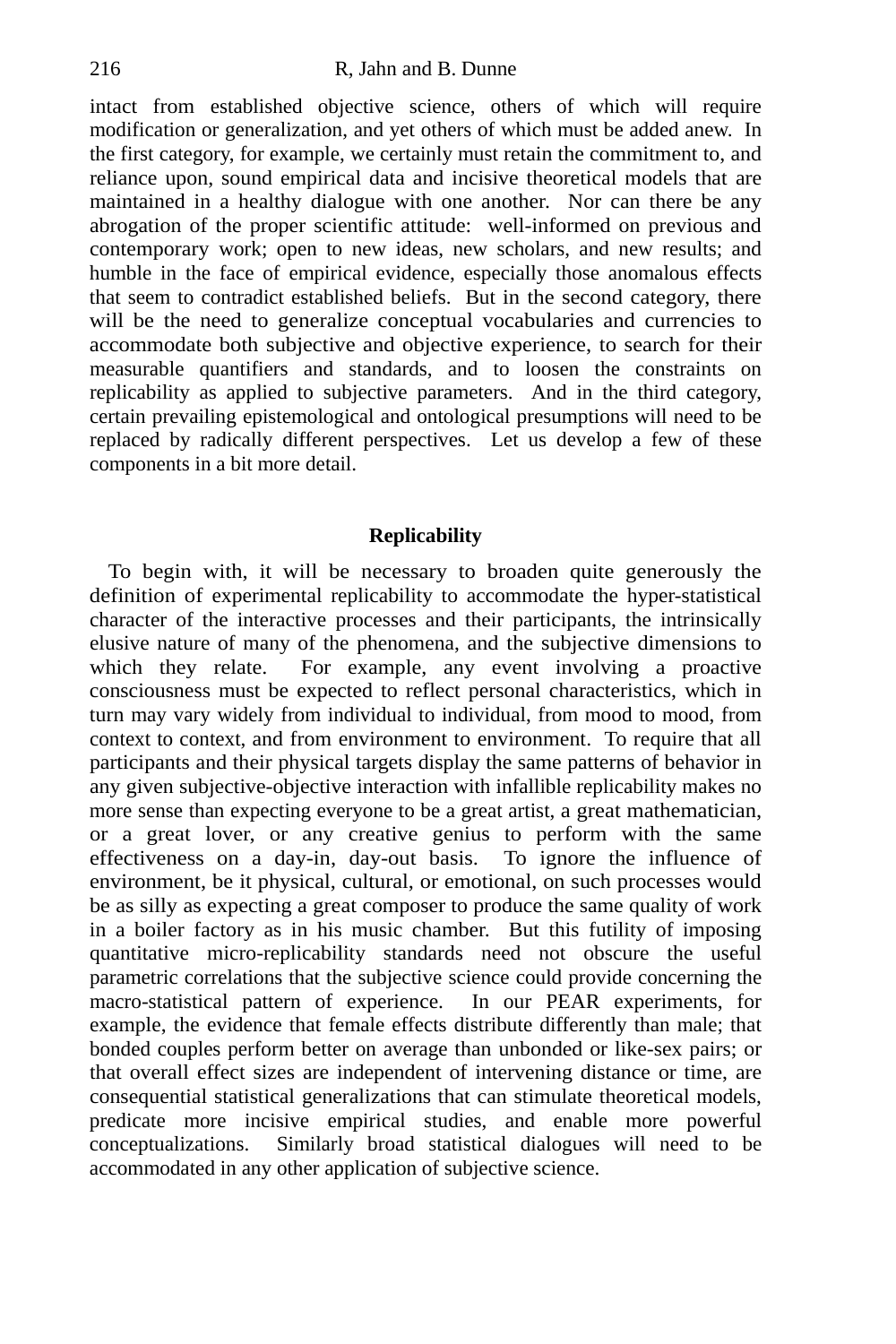#### **Subjective Metrics**

Closely related to the issue of replicability is the need to identify viable quantifiers and standards of the subjective coordinates and properties that will appear in the data and the models. We know how it *feels* to be "heavy-" or "light-hearted;" to have our mind "miles away" from a given topic; to be "all charged up" about an issue; or to be "spinning" in confusion. Through our language, we have developed means of expressing these feelings in terms that are broadly comprehensible to others. But can we find the meters, in the internal neurophysiology or elsewhere, that will enable us to quantify these parameters to a degree permitting constructive dialogue between subjective experience and objective physical events? Our own first attempts at such codification drew from an assortment of psychological and physiological anecdotes, linguistic precedents, and intuitive speculations and served more to sketch the problem than to solve it [7, 28]. Clearly, quantification of the subjective is a crucial and complex task that will require open-minded colloquy and innovative collaboration among such diverse disciplines as neuroscience, psychology, anthropology, physics, and engineering, to make more substantial progress. Perhaps we may take heart from Arthur Eddington's reminder that the "objective" physical metric itself is not all that tidy:

Quantities like lengths, duration, mass, force, *etc.* have no absolute significance; their values will depend on the mesh-system to which they are referred... there is no fundamental mesh-system. In particular problems, and more particularly in restricted regions, it may be possible to choose a mesh-system which follows more or less closely the lines of absolute structure in the world, and so simplify the phenomena which are related to it. But the world structure is not of a kind which can be traced in an exact way by mesh-systems, and in any large region the mesh-system drawn must be considered arbitrary. In any case the systems used in current physics are arbitrary [29].

#### **Metaphor**

The PEAR approach to a model of reality based on the interpenetration of consciousness and its environment outlined earlier has occasionally been criticized as being "only a metaphor." This troubles us little, for upon deeper reflection, all of science is, to a large degree, metaphoric. Any search for new knowledge begins with some form of subjective experience, which consciousness then attempts to describe, catalogue, and comprehend by comparison with other previously catalogued and comprehended descriptions of experience. The metaphoric ladder thus constructed may reach lofty intellectual heights, but its lowest rungs inevitably rest on very subjective, perhaps even archetypal, ground. The most basic physical concepts of distance, time, mass, charge, force, energy, linear and angular momentum, *et al.*, are all metaphorical representations with self-evident analogies in subjective human experience that doubtless impelled their first objective specifications. Indeed, one may argue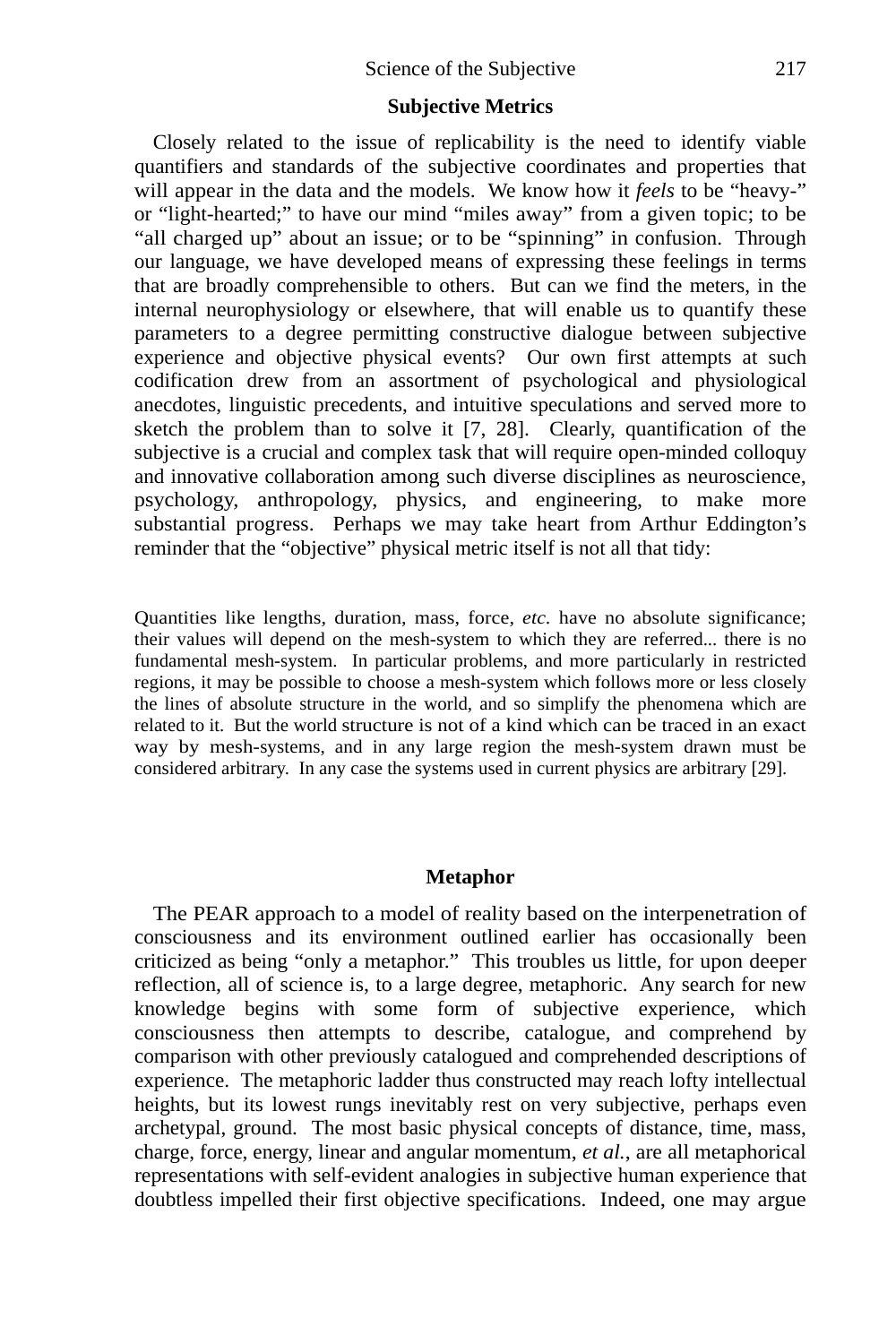that all of the formalisms of mathematics and statistics, and the number system on which they are based, are themselves symbolic metaphorical extrapolations of the primordial human propensities to establish order and to count. No, metaphor is not a sloppy form of conceptual representation; it is a critical step in establishing the foundations of any objective science, and it will be even more indispensable in creating a subjective science. In fact, the implicit reliance of objective science on metaphor as a means of sensorial association will need to be elevated to a more explicit functional role, wherein the commonalties of superficially disparate experiences can be assembled into an interdisciplinary skeletonic structure of corporate, rather than cellular, cause and effect. Jonas Salk focuses on this point in his book, *Survival of the Wisest*:

Man has come to the threshold of a state of consciousness, regarding his nature and his relationship to the Cosmos, in terms that reflect 'reality.' By using the processes of Nature as metaphor, to describe the forces by which it operates upon and within Man, we come as close to describing 'reality' as we can within the limits of our comprehension. Men will be very uneven in their capacity for such understanding, which, naturally, differs for different ages and cultures, and develops and changes in the course of time. For these reasons it will always be necessary to use metaphor and myth to provide 'comprehensible' guides to living. In this way, Man's imagination *and* intellect play vital roles in his survival and evolution [30].

## **Epistemology, Ontology and Teleology**

It will also be crucial for the subjective science to distinguish far more sharply between its epistemology and its ontology than is commonly acknowledged in prevailing objective science. Indeed it may be most productive to relegate objective ontology to an irrelevant, or at least ineffable, status. The need for an absolute reality, so precious to objective science, now must evaporate in favor of more participatory, probabilistic, and holistic experiential patterns whose characteristics are represented and analyzed by the same minds who experience them and, in this sense, create them. This subtlety was well recognized by Albert Einstein, who articulated it in many of his philosophical writings:

Concepts which have been proved to be useful in ordering things easily acquire such an authority over us that we forget their human origin and accept them as invariable [31].

The system of concepts is a creation of man together with the rules of syntax, which constitute the structure of the conceptual systems... All concepts, even those which are closest to experience, are from the point of view of logic freely chosen conventions, just as is the case with the concept of causality [32].

. . . even scholars of audacious spirit and fine instinct can be obstructed in the interpretation of facts by philosophical prejudices. The prejudice... consists in the faith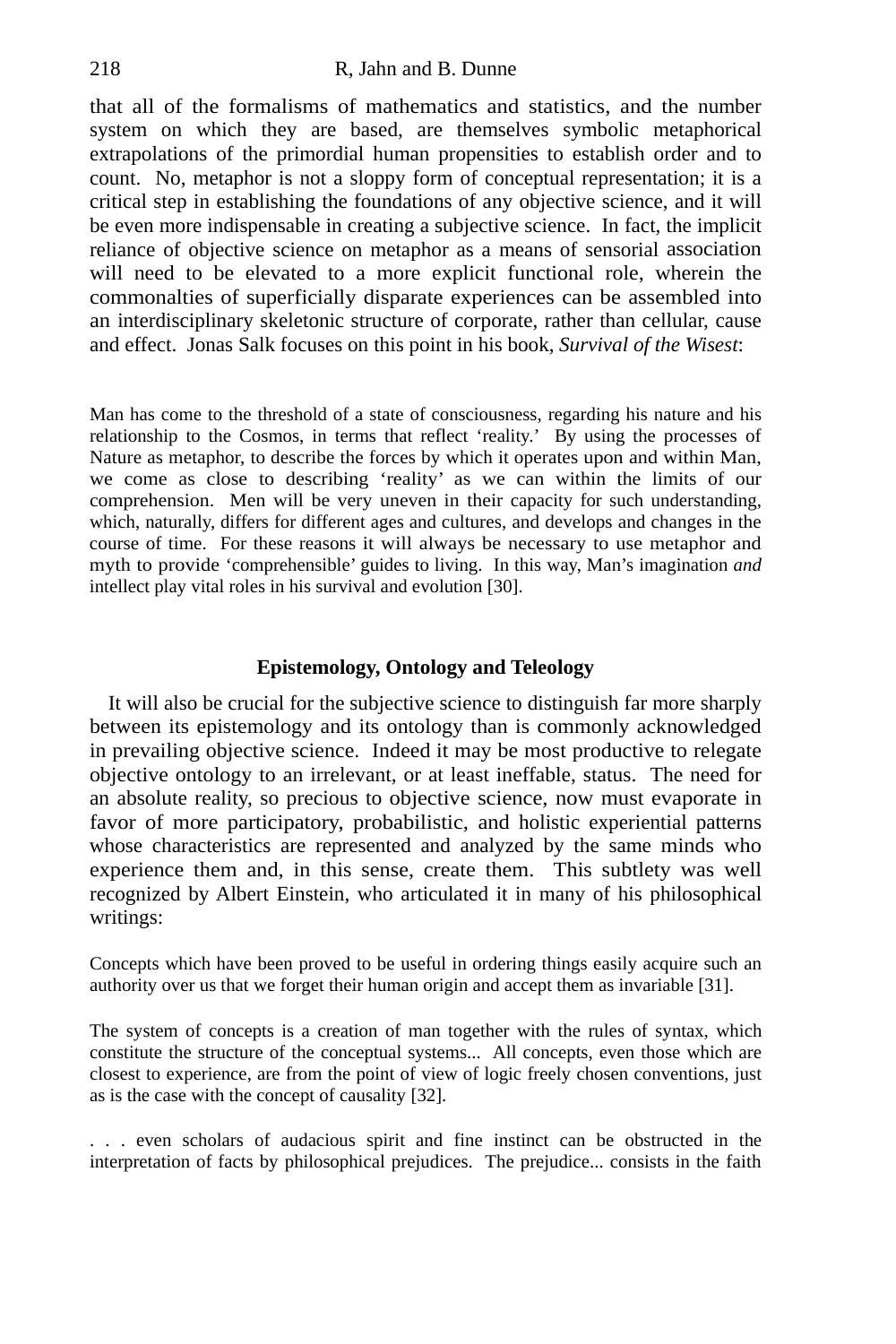that facts by themselves can and should yield scientific knowledge without free conceptual construction [33].

In other words, *any* physical model is no more than an objectification of some form of subjective experience, useful for analytical purposes but not to be confused with any deeper ontological reality. In pursuing this wisdom, one is struck by yet another metaphor; namely, that much as the elementary physical particles reveal their properties only in their interactions with some physical environment, *e.g.* a bubble chamber, Geiger counter, or photographic emulsion, so consciousness also defines itself only in its interactions with its physical surround. Conversely, just as physical detectors respond only to external stimuli, the "objective" properties of the universe are, without exception, only defined by some inquiring, ordering consciousness.

This recognition, in turn, opens the door to admittance of the most powerful, but most difficult to represent, family of subjective parameters, those of the teleological genre that comprise conscious (and very possibly unconscious) intention, desire, will, need, or purpose. These are demonstrably primary correlates of empirical consciousness-related anomalies of all ranks, from laboratory-based microscopic human/machine effects, to macroscopic poltergeist phenomena, to creativity of all forms. They are explicitly postulated in Lamarckian evolutionary models, clearly implicated in many forms of medical anomalies, and central to most religious belief systems. This teleological ability of living systems to influence their environments desperately needs to be postulated in clearly testable form, corresponding experiments performed with precision, and the results interpreted in sound and enlightened scientific methodology, attitude, and conceptual currency. The role of teleology will be a keystone of the proposed science of the subjective, and thereby of the advance of our culture.

#### **Resonance**

One of the most proliferate and dramatic modes of interaction in all objective science is that of resonance, the coupled sympathetic oscillations of participating components of mechanical, electromagnetic, thermodynamic, quantum, or biological systems that can produce extraordinary physical effects and responses. The corresponding subjective concept of resonance as facilitator of deeper personal experiences such as trust, hope, and affection are also well acknowledged. But in the new science of the subjective, resonance assumes the even more critical role of coupling the subjective and objectives hemispheres of experience to one another via its demonstrated capacity for imparting order to random physical processes. Such resonance devolves from the principle of indistinguishability mentioned earlier, whereby the surrender of information distinguishing the two interacting subsystems within a single complex system translates into enhancement of the structural strength of the bonded system. Thus, when the perceived boundary between consciousness and its physical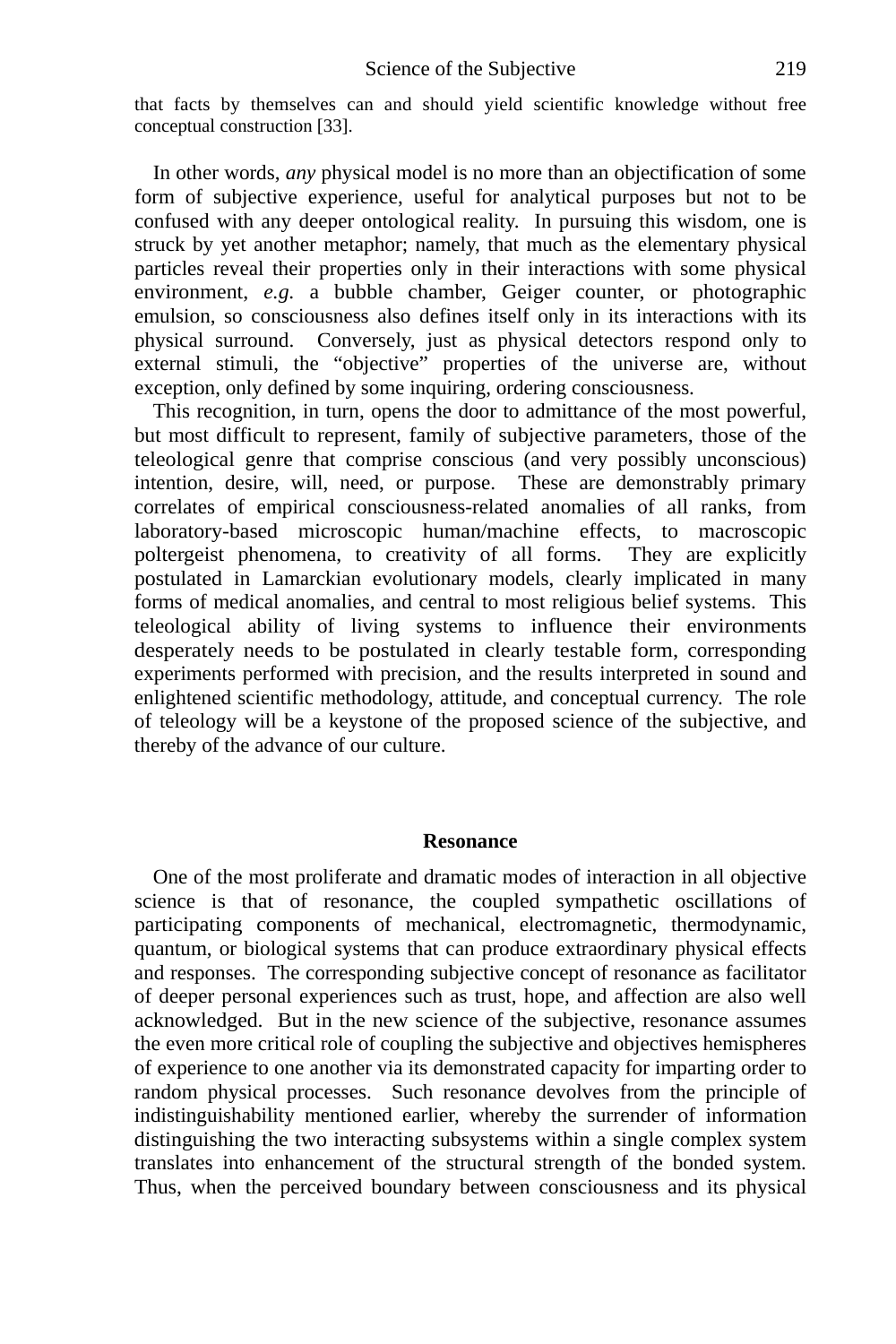environment is permeated via subjective merging of the "I" with the "Not I," the resultant bonded system may manifest tangible alterations in both the environment and the corresponding experience of the consciousness. If this resonance entails a teleological component, be it conscious or unconscious, the bonded system may acknowledge that intention in some characteristic manner. As suggested by our experimental results, the scales of such effects may be marginally small, making them difficult to identify on an incident-by-incident basis. Nonetheless, they can manifest in significant probabilistic trends accumulated over large bodies of experience. This leaves us with the intriguing possibility that what we denote as "chance" or "random" behavior, in any context, rather than deriving from some ultimately predictable, fully mechanistic behavior of a deterministic physical world, is actually an immense subsumption of a broad distribution of potentialities reflective of all relevant resonances and intentions of consciousness with respect to the system or process in question. Eddington proposed the possibility in only slightly different terms:

It seems that we must attribute to the mind power not only to decide the behavior of atoms individually but to affect systematically large groups — in fact to tamper with the odds on atomic behavior... Unless it belies its name, probability can be modified in ways in which ordinary physical entities would not admit of. There can be no unique probability attached to any event or behavior; we can only speak of 'probability in the light of certain given information,' and the probability alters according to the extent of the information [34].

## **Complementarity**

It would be wrong to cast this plea for creation of a science of the subjective solely in terms of a replacement for, or even an extension of, precise objective science. Rather, if they are to be mutually productive, the two perspectives need to complement each other, in very much the same spirit as the Complementarity Principle first proposed and later generalized by several early quantum physicists. Niels Bohr originally conceived this profound idea to ameliorate the wave/particle dilemma in quantum mechanics, in the sense that neither the wave nor the particle was to be regarded as the "correct" representation of atomic-scale physical matter, but that both were needed to triangulate its evidence and comprehension. Bohr himself quickly recognized that this complementarity was not solely a physical property, but a much more fundamental aspect of human consciousness:

...we must, indeed, remember that the nature of our consciousness brings about a complementary relationship in all domains of knowledge, between the analysis of a concept and its immediate application... in associating the physical and the psychical aspects of existence, we are concerned with the special relationship with complementarity which it is not possible thoroughly to understand by one-sided application either of physical or of psychological laws... only a renunciation in this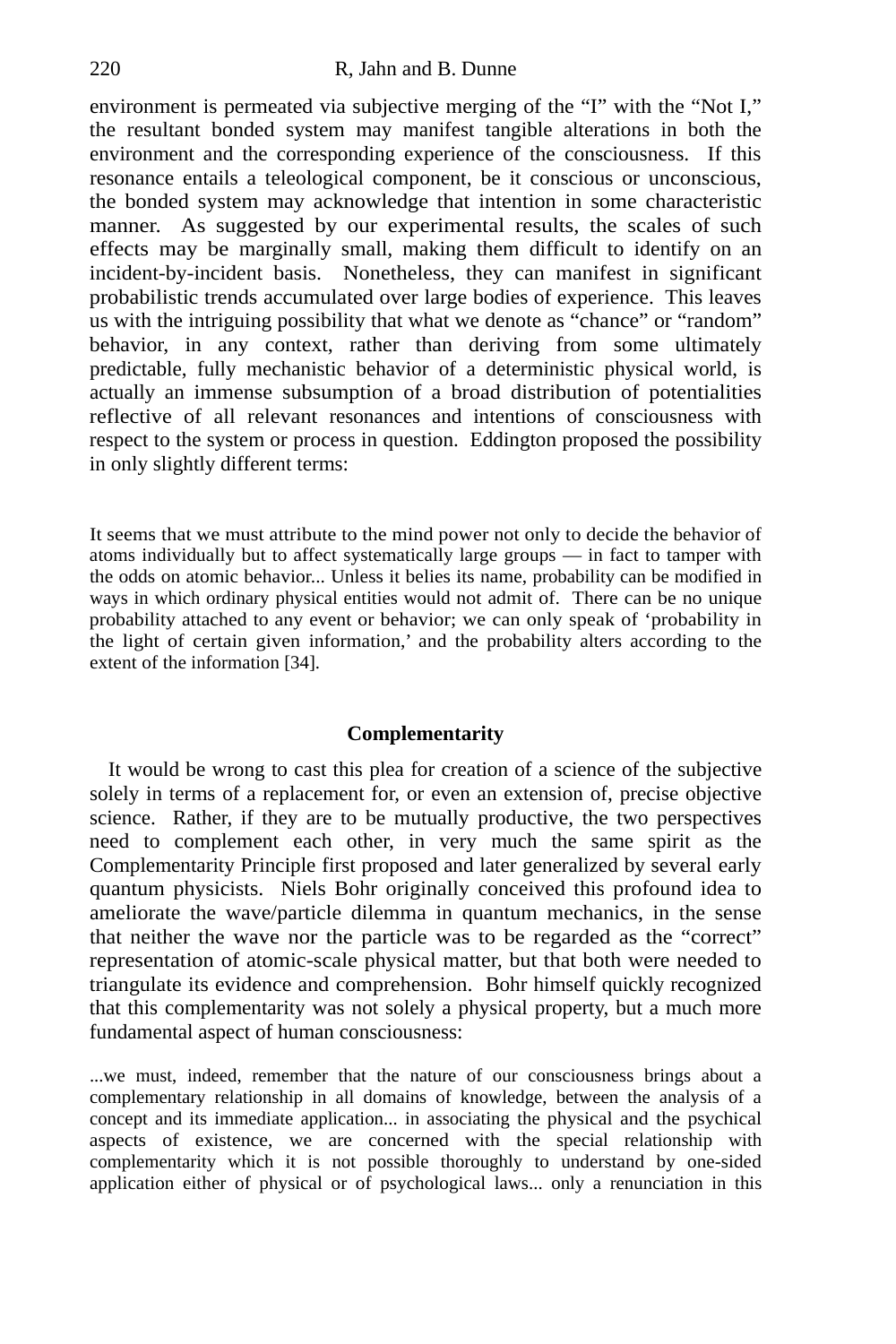#### Science of the Subjective 221

respect will enable us to comprehend... that harmony that is experienced as free will and analyzed in terms of causality... The real problem is: how can that part of reality that begins with consciousness be combined with those parts that are treated in physics and chemistry? Here we obviously have a genuine case of complementarity [35].

Bohr's colleague, Werner Heisenberg, author of the uncertainty principal, expressed a very similar recognition:

We realize that the situation of complementarity is not confined to the atomic world alone; we meet it when we reflect about a decision and the motives for our decision, or when we have the choice for enjoying music and analyzing its structure [36].

They were joined in this generalization by Wolfgang Pauli, most celebrated for his "Exclusion Principle," but perhaps more importantly for our purpose, for his collaboration with Carl Jung on the concept of "sychronicity." Pauli wrote:

On the one hand, the idea of complementarity in modern physics has demonstrated to us, in a new kind of synthesis, that the contradiction in the applications of the old contrasting conceptions (such as particle and wave) is only apparent; on the other hand, the employability of old alchemical ideas in the psychology of Jung points to a deeper unity of physical and psychical occurrences. To us... the only acceptable point of view appears to be to the one that recognizes *both* sides of reality — the quantitative and the qualitative, the physical and the psychical — as compatible with each other, and can embrace them simultaneously... It would be most satisfactory of all if physics and psyche could be seen as complementary aspects of the same reality [37].

While it may be presumptive to embellish this wisdom, it is our opinion that the powerful philosophical extension of the principle of complementary into the domain of human consciousness that Bohr first proposed propagates its roots even more deeply into the subjective foundations of modern science than even he may have imagined. Objective science, in its neoclassical format, and subjective science, as we now propose it, should be regarded as two complementary ethics, fundamentally united by the yearning of the human consciousness for understanding of its relationship to the cosmos and for participation in the creation of reality, although necessarily distinguished by the tactical approaches employed in pursuing these goals. Thus, objective science, launching itself from the sharp distinction between self and non-self implicit in its Aristotelian heritage, must continue to utilize its ability to discriminate, to isolate, and to represent elements of reality via precise observation and dispassionate logic. Subjective science should complement this thrust by acknowledging and utilizing the innate consciousness strategies of association and assimilation to achieve a unity of self and not-self, in its search for a participatory role in the mechanics of creation. Failure to recognize and utilize the essential complementarity between these objective and subjective strategies and purposes of consciousness within an integrated scientific method will ultimately frustrate any research, experimental or theoretical, that attempts to comprehend either the dimensions of human consciousness or the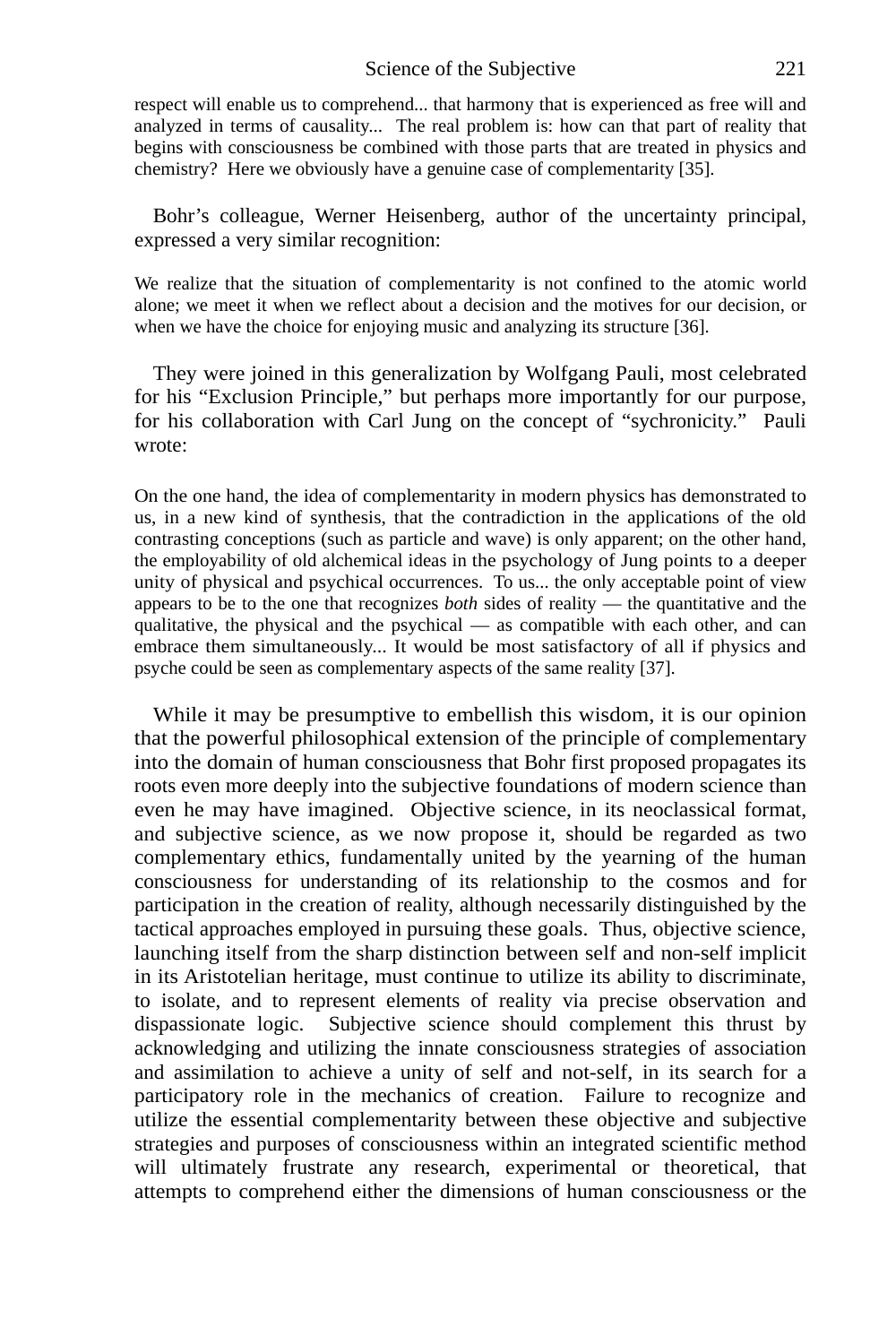# 222 R, Jahn and B. Dunne

subtleties of the physical world. In fact, it is this very failure that lies at the heart of the generic philosophical impasse that is confounding our contemporary cultural condition. Einstein stated the problem succinctly several decades ago:

Science without religion is lame; religion without science is blind [38].

In the interplay of objective intellect and subjective spirit, we are dealing with the primordial conjugate perspectives whereby consciousness triangulates its experience. The issue is whether these will be deployed in mutually encumbering contradiction, or in mutually fulfilling complementarity. The desirability of the latter course has long been recognized and propounded in various abstract contexts, but it has never been satisfactorily formulated in practical terms. Clearly, we do not yet have an explicit formula, but we can now rigorously demonstrate on the laboratory bench, and to some extent in the corresponding models, that human intention, will, volition, desire, by any name, deployed in self-surrendering resonance with even a simple physical system or process, can significantly affect the latter's behavior, and that the same deployment of human intention in resonance with another human consciousness can condition their mutual reality to a significant extent. The challenge ahead of us is to extend such databases and models into many other scholarly and pragmatic sectors, from whence to weave a new fabric of complementary science that respects and utilizes subjective qualities as much as objective, aesthetic sensitivities as much as analytical logic, and mystical insights as much as tangible evidence. Although we face monumental obstacles of conceptualization, vocabulary, and measurability on our road to this holistic science, we should be sustained in the effort by the recognition that science of any era has always been no more than a particularly disciplined form of human inquiry; that scientific vocabulary has always been only a subset of human linguistics; and that scientific observation and scientific conceptualization have always drawn metaphorically from broader and less tangible human experience. It is not unfounded, therefore, to hope that the same exquisite consciousness that has so brilliantly conceived and refined its science of the objective, and that has at the same time so fully experienced and celebrated the subjective dimensions of its life, can now finally integrate these complementary perspectives into a super-science of the whole, wherein consciousness will stand as full partner with its cosmos in the establishment of reality.

#### **Acknowledgments**

The authors are deeply grateful to their colleagues John Bradish, York Dobyns, Michael Ibison, Arnold Lettieri, and Roger Nelson for their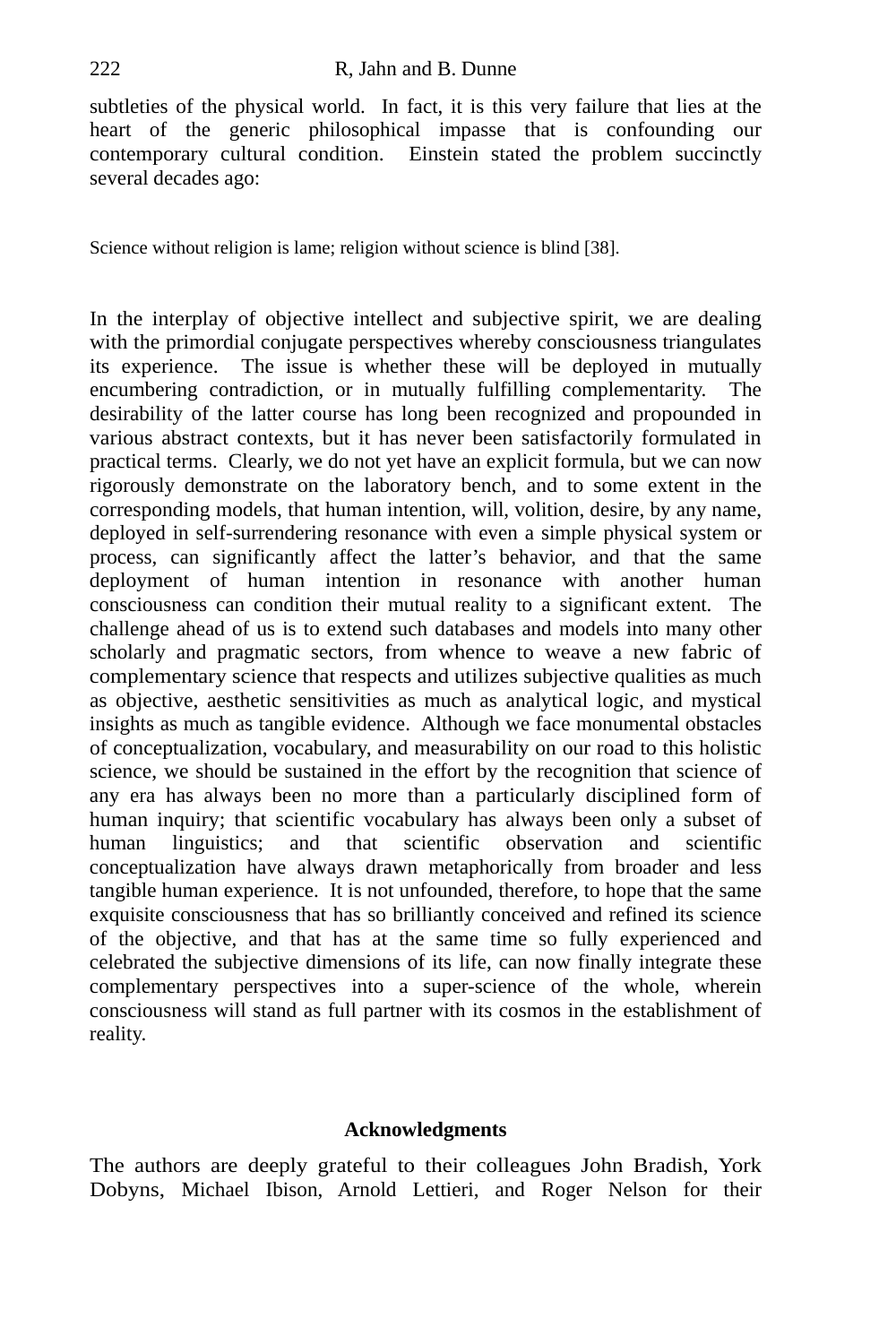outstanding research contributions to the PEAR program. We are also indebted to the many operators who have diligently contributed to our large databases, and to the numerous philanthropic individuals and foundations who have supported our work over the past two decades.

The substance and style of this essay have benefited greatly from numerous discussions among the members of the International Consciousness Research Laboratories, an interdisciplinary consortium addressing the role of consciousness in the establishment of physical reality. [\(www.icrl.org\)](http://www.icrl.org/)

#### **References**

- [1] F. Bacon, *Novum Organum*, Part I (Quoted in F. S. Taylor, *Science Past and Present*. [London and Toronto: William Heinemann, 1945], p. 86.).
- [2] D. P. Walker, Francis Bacon and Spiritus in A. G. Debus, ed., (1972) *Science, Medicine and Society in the Renaissance*. New York: Neale Watson Academic Publications, Inc. (Science History Publications) p. 127.
- [3] R. Boyle, *Works*, Vol. 1, p.cxxx (Quoted in L. T. More, *Isaac Newton: A Biography.* [New York: Dover Publications, 1962], p. 163.)
- [4] R. Hooke, in R. Waller, ed., The posthumous works of Robert Hooke, M.D., S.R.S., containing his Cutlerian lectures and other discourses, read at the meetings of the illustrious Royal Society (London: Smith and Walford [Printers to the Royal Society], 1705), p. 147. (Quoted in B. R. Singer, "Robert Hooke on Memory, Association, and Time Perception," in R. V. Jones and W. D. M. Paton, eds., *Notes and Records of the Royal Society of London*, 31, No. 1, p. 123–24,1976).
- [5] B. J. T. Dobbs, (1991). *The Janus Faces of Genius*. Cambridge: The University Press.
- [6] F. A. Yates (1978). *The Rosicrucian Enlightenment*. Boulder, CO: Shambhala.
- [7] R. G. Jahn and B. J. Dunne, (1987). *Margins of Reality: The Role of Consciousness in the Physical World*. San Diego, New York, London: Harcourt Brace Jovanovich, p. 3.
- [8] L. Dossey (1996). Distant intentionality: An idea whose time has come. *Advances*, 12, 3, 9.
- [9] W. James (1956). Psychical research. in *The Will to Believe and Other Essays in Popular Philosophy and Human Immortality*. New York: Dover Publications, Inc., p. 327.
- [10] H. Bergson, (1955). An Introduction to Metaphysics, Second (rev.) ed., trans. T. E. Hulme, Indianapolis and New York: The Bobbs-Merrill Co., The Liberal Arts Press, pp. 53-54.
- [11] D. I. Radin, and R. D. Nelson (1989). Evidence for consciousness-related anomalies in random physical systems. *Foundations of Physics*, 19, 12, 1499-1514.
- [12] E. L. Mayer (1996). Subjectivity and intersubjectivity of clinical facts. *International Journal of Psycho-Analysis*, 77, 709.
- [13] R. G. Jahn, B. J. Dunne, and R. D. Nelson, (1987). Engineering anomalies research. *Journal of Scientific Exploration*, 1, 1, 21.
- [14] R. G. Jahn, B. J. Dunne, R. D. Nelson, Y. H. Dobyns, G. J. and Bradish (1997). Correlations of binary sequences with pre-stated operator intentions. (submitted to *Journal of Scientific Exploration*, January).
- [15] B. J. Dunne and R. G. Jahn (1995). *Consciousness and Anomalous Physical Phenomena*. Technical Note 95004, Princeton Engineering Anomalies Research, School of Engineering and Applied Science, Princeton University.
- [16] B. J. Dunne, (1998). *Gender Difference in Human/Machine Anomalies*. Technical Note 95005, Princeton Engineering Anomalies Research, School of Engineering and Applied Science, Princeton University
- [17] B. Grad (1965). Some biological effects of the 'laying on of hands': A review of experiments with animals and plants. *Journal of the American Society for Psychical Research*, 59, 95.
- [18] W. G. Braud, and M. J. Schlitz (1991). Consciousness interactions with remote biological systems: Anomalous intentionality effects. *Subtle Energies*, 2, 1, 1.
- [19] M. Schlitz (1996). Intentionality and intuition and their clinical implications: A challenge for science and medicine. *Advances*, 12, 2, 58.
- [20] R. Peoc'h (1995). Psychokinetic action of young chicks on the path of an illuminated source. *Journal of Scientific Exploration*, 9, 2, 223.